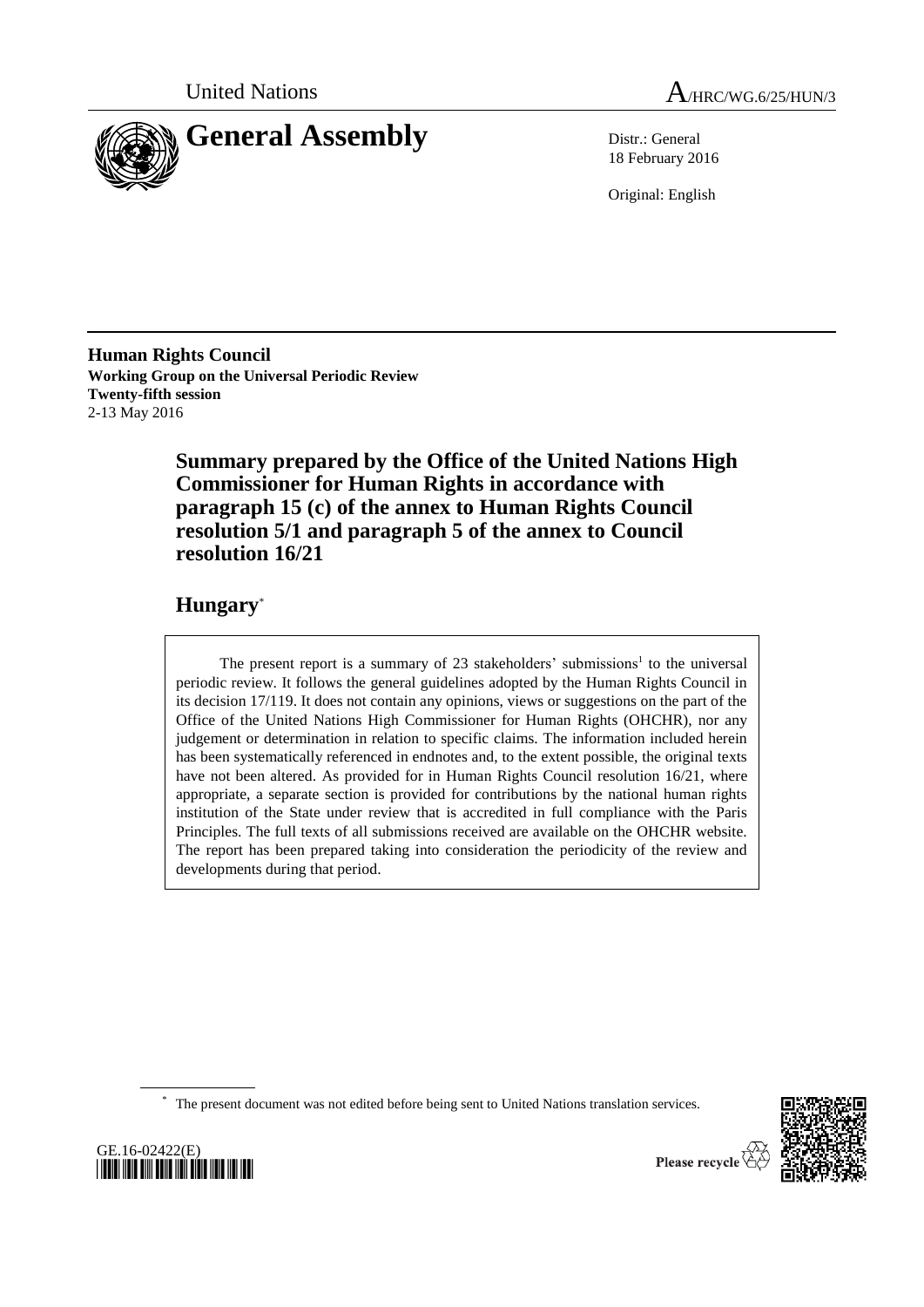# **I. Information provided by the national human rights institution of the State under review accredited in full compliance with the Paris Principles**

1. Regarding previous UPR recommendations made on the ratification of  $OP-CAT<sup>2</sup>$ , the Office of the Commissioner for Fundamental Rights of Hungary (CFR) reported that the National Preventive Mechanism (NPM) was established as a separate department within the Office of CFR in 2014. In accordance with the Paris Principles, a Civil Consultative Body (CCB) was set up with the participation of 8 NGOs and so far the NPM had carried out 11 visits. CFR indicated that the major challenge for the NPM was the lack of adequate funding. $3$ 

2. Regarding measures to combat discrimination against ethnic minorities and particularly against Roma, <sup>4</sup> CFR highlighted that the members of the Roma community were the most likely to fall victims of human rights violations. It stated that the disadvantageous social situation of Roma was aggravated by discrimination especially in the field of education, health, employment, housing and access to services. <sup>5</sup> CFR stressed that the collection of disaggregated data – among others - by ethnicity would be essential to tackle discrimination.<sup>6</sup>

3. On a recommendation from the first UPR regarding measures to reduce unemployment among  $Roma<sup>7</sup>$  CFR reported that Roma were increasingly engaged in public work programs which actually failed to improve the employment prospects of participants and often did not meet fully the requirements of labour law.<sup>8</sup>

4. CFR stated there was no strategy against the sexual exploitation of children and child prostitution and children's homes often lacked adequate solutions when facing prostitution or sexual exploitation cases.<sup>9</sup>

5. Regarding recommendations on bringing the juvenile justice into line with international standards<sup>10</sup>, CFR considered that provisions of the Misdeameanor Act, which enabled the use of detention as a sanction in juvenile's cases, were not in accordance with the CRC $<sup>11</sup>$ </sup>

6. Regarding a recommendation of the first UPR cycle on the implementation of CRPD<sup>12</sup>, CFR reported that the National Disability Council had been designated as the Independent Monitoring Mechanism under CRPD and did not comply with the Paris Principles.<sup>13</sup> CFR mentioned barriers hindering full access to public services for persons with disabilities, despite all the efforts taken by the relevant authorities.<sup>14</sup> CFR reported that the visit of the NPM had confirmed that the placement of persons with intellectual disabilities or mental health problems in institutions was still an accepted practice, and that no efforts were being made to reduce the number of inmates.<sup>15</sup>

# **II. Information provided by other stakeholders**

### **A. Background and framework**

#### **1. Scope of international obligations**

7. JS7 asserted that in line with the respective UPR recommendations<sup>16</sup>, Hungary had ratified OP-CAT.<sup>17</sup>

8. JS9 recommended that Hungary ratify OP-CRC-IC and ICRMW.<sup>18</sup>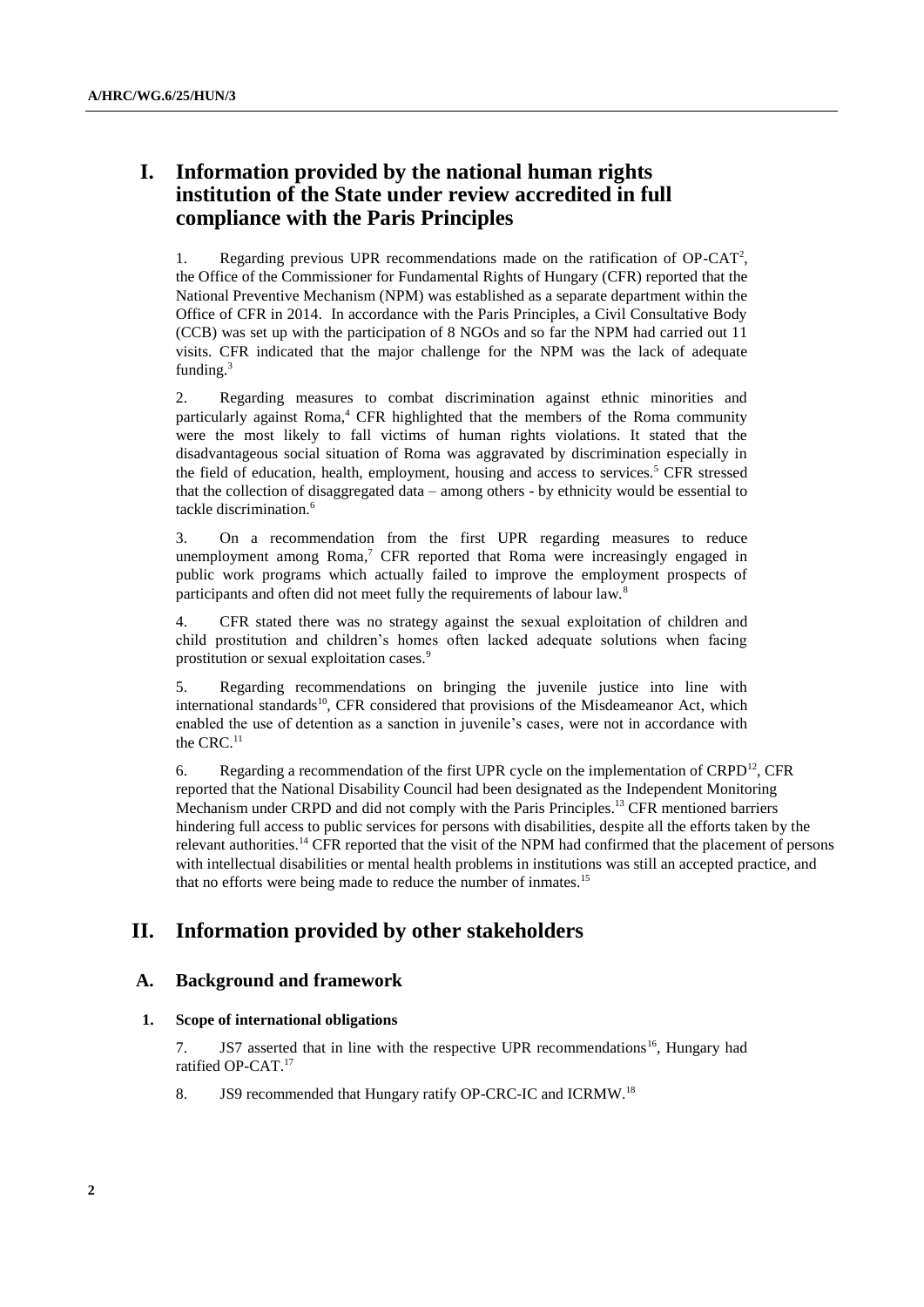9. JS10 recommended that Hungary ratify the Istanbul Convention without delay, and implement it in cooperation with women's rights NGOs active in the field.<sup>19</sup>

10. The European Commission Against Racism and Intolerance (CoE-ECRI) recommended that Hungary ratify the Additional Protocol to the Convention on Cybercrime concerning the criminalisation of acts of a racist and xenophobic nature committed through computer systems.<sup>20</sup>

#### **2. Institutional and human rights infrastructure and policy measures**

11. JS2 found positive that following the first UPR cycle, the Human Rights Working Group (an inter-ministerial working group to monitor and promote the human rights situation in Hungary) was set up with a clear mandate to follow-up on the recommendations received as part of the UPR process.<sup>21</sup> JS10 asserted that the working group on women's rights had only met twice in 2014 and important draft laws (on domestic violence and protection of victims) had not been put on the agenda to be discussed by this working group.<sup>22</sup>

12. JS7 stated that the former four Ombudspersons (Parliamentary Commissioners) had been replaced by one, decreasing the level of protection in relation to certain rights.<sup>23</sup> JS11 recommended that Hungary ensure the independence of the Parliamentary Commissioner for Fundamental Rights, that it adheres to the Paris Principles and establishes a focal point for the protection of human rights defenders.<sup>24</sup> JS11 highlighted that Hungary's Commissioner for Fundamental Rights had been granted 'A' status and that however, it had not yet demonstrated a true ability to criticise harmful government policies and legislation. $^{25}$ 

13. JS7 stated that the Commissioner for Fundamental Rights was designated to be the National Preventive Mechanism, but that its functioning did not fulfil all the requirements set up by OP-CAT and the Paris Principles.<sup>26</sup>

14. JS10 stated that the Council for Gender Equality, a tripartite (state, civil society, experts) consultative body had not been convened since  $2010<sup>27</sup>$  JS10 recommended that Hungary equip the national machinery for gender equality with the necessary financial and human resources, as it had been consistently underfunded and understaffed.<sup>28</sup>

## **C. Implementation of international human rights obligations, taking into account applicable international humanitarian law**

#### **1. Equality and non-discrimination**

15. The European Union Agency for Fundamental Rights (EU-FRA) reported that while the legal apparatus offered a good level of formal protection in principle against racism, xenophobia and related intolerance, there was evidence to suggest that this apparatus and the policies that derived from it were nevertheless not implemented effectively.<sup>2</sup>

16. Council of Europe (CoE) underscored the concern of the Commissioner for Human Rights (CoE-Commissioner) on the deterioration of the situation regarding racism and intolerance, in particular targeting Roma, Jews, LGBTI people, asylum seekers and refugees. 30

17. CoE-ECRI asserted that hate speech occurred across the political spectrum. As a result of the climate of impunity, derogatory remarks about Roma, Jews, LGBT persons, asylum seekers and refugees had become commonplace in the public sphere.<sup>31</sup> Committee of Ministers (CoE-Cm) expressed deep concern that hate speech and racism in public statements, and in certain media, was increasing.<sup>32</sup> JS5 recommended that the Government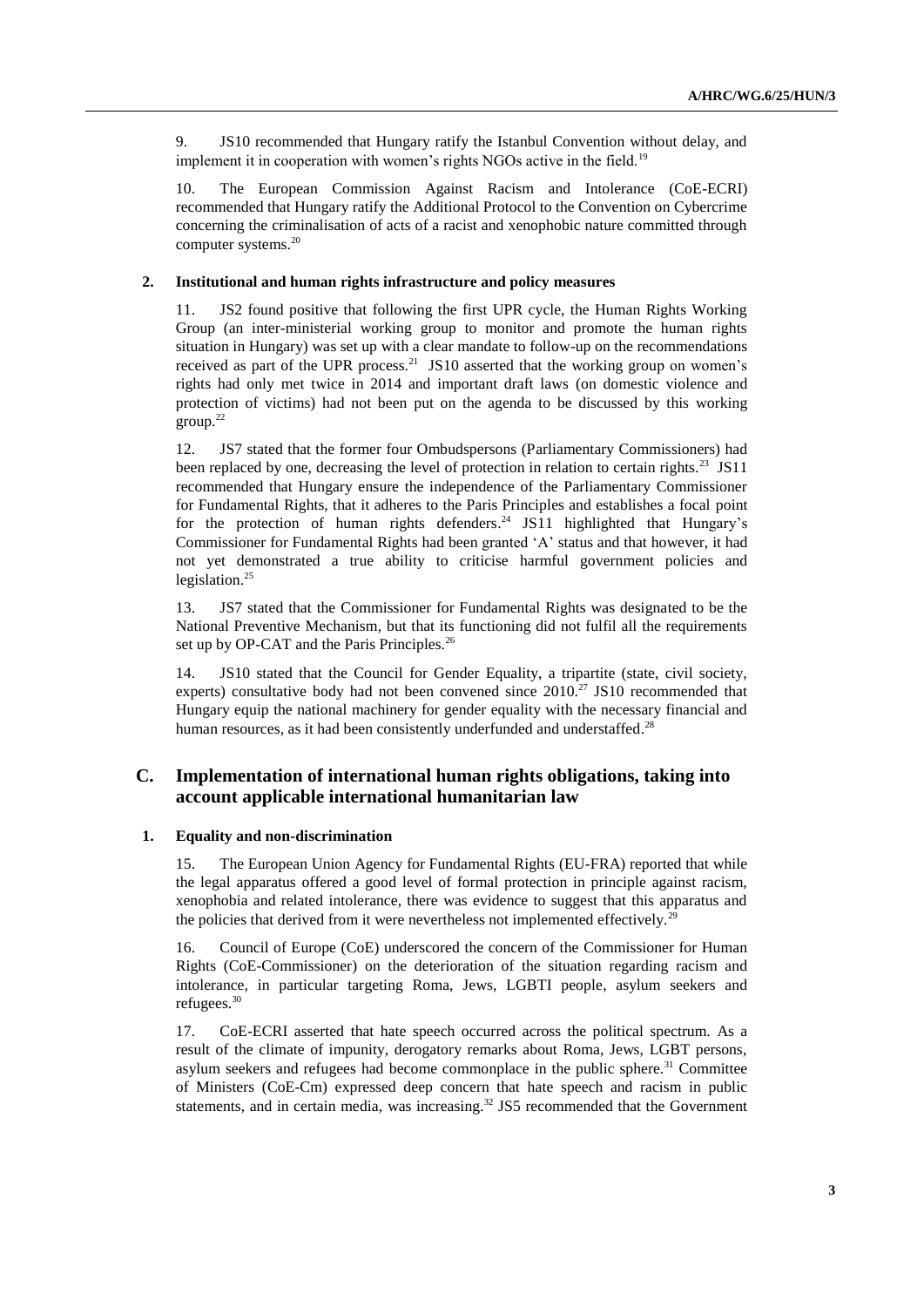of Hungary ensure the message was clear: racist comments by public officials, including law enforcement and administrative officials, were not tolerated in Hungary.<sup>33</sup> CoE-ECRI recommended that Hungary take a less restrictive approach to allow for due prosecution and punishment of hate speech.<sup>34</sup>

18. Regarding UPR recommendations on strengthening efforts on transphobic and homophobic hate crimes<sup>35</sup> JS2 welcomed the 2013 amendment of the Criminal Code which included sexual orientation and gender identity in its hate speech and hate crime provisions.<sup>36</sup> JS5 said that under the new Criminal Code, still only the most extreme form of hate speech was outlawed.<sup>37</sup> CoE-ERI recommended that Hungary amend the Criminal Code to include, inter alia, incitement to discrimination, incitement to violence and a racism-specific defamation offence as crimes. 38

19. JS5 recommended, inter alia, that the Government of Hungary adopt a hate crime investigative protocol and ensure that victims of hate crimes have effective access to mechanisms of justice and redress.<sup>39</sup>

20. JS7 stated that the current government promoted traditional gender roles through several communications and measures. $40$  With regard to the first cycle UPR recommendation 94.42 about the elimination of stereotypes regarding the roles of men and women,<sup>41</sup> JS3 recommended the review of the family tax system with the aim of ensuring adequate appreciation of the invisible work performed in family life.<sup>42</sup>

21. JS7 reported that there were no female ministers in the current government and that the constantly low representation of women in the Parliament did not improve after the 2014 elections.<sup>43</sup> OSCE/ODIHR asserted there was no gender parity system for elected and appointed political bodies and recommended that Hungary introduce effective legislative measures – e.g. quotas – to increase women's participation in political life and decisionmaking. 44

22. JS10 recommended that Hungary put in place and duly implement a human rights based, comprehensive gender equality strategy.<sup>45</sup>

23. JS2 recalled that no progress had been made regarding the two UPR recommendations on combating discrimination based on sexual orientation and/or gender identity<sup>46</sup> as there were still no state-sponsored campaigns or comprehensive efforts to address prejudices and discrimination against LGBTQI people, and transphobic and homophobic speech by public figures was on the rise. $47$ 

24. JS11 stated that Hungary had accepted recommendations concerning LGBTI and women's rights at its last UPR<sup>48</sup> and that nonetheless, the new Constitution and the Family Protection Act both contained discriminatory language against these groups.<sup>49</sup> JS2 recommended that Hungary adopt a comprehensive strategy and action plan covering all spheres of life to tackle discrimination based on sexual orientation and gender identity and that it amend relevant provisions of the Fundamental Law and the Civil Code.<sup>50</sup>

#### **2. Right to life, liberty and security of the person**

25. CoE reported that European Committee for the Prevention of torture and Inhuman or Degrading Treatment or Punishment (CoE-CPT) had received several complaints about excessive use of force by police officers at the time of apprehension and ill-treatment during police questioning.<sup>51</sup> CoE-CPT recommended that the Hungarian authorities strengthen their action to prevent police-ill treatment, particularly by inter alia, delivering a firm message of "zero tolerance" of ill-treatment and developing a system of ongoing monitoring of interviewing standards and procedures.<sup>52</sup>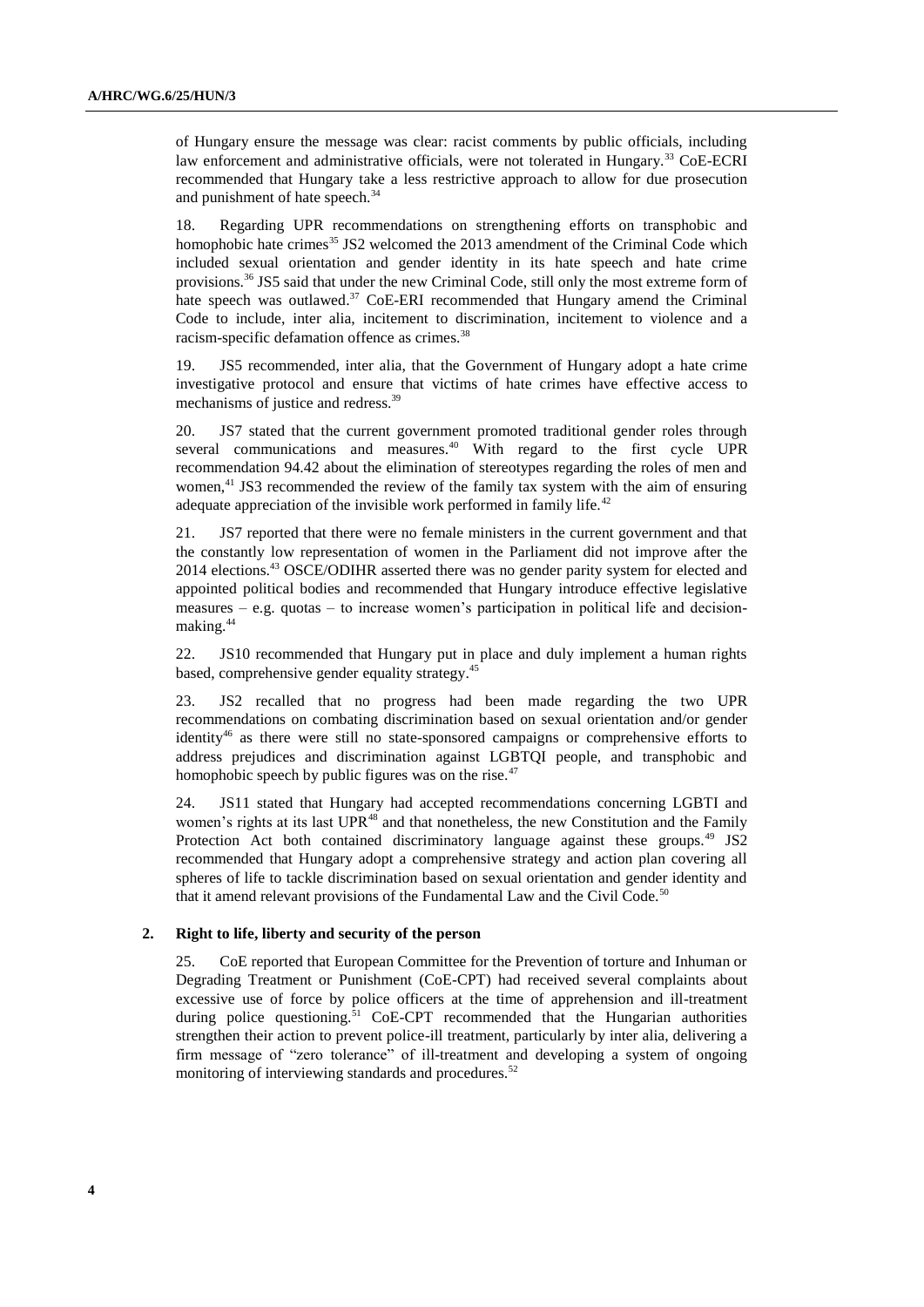26. HHC recommended that Hungary adopt measures aimed at decreasing the number of pre-trial detainees and the length of pre-trial detentions, encouraging the use of alternative coercive measures. 53

27. Hungarian Helsinki Committee (HHC) considered that the UPR recommendation on measures to ensure impartial and effective investigation of cases of ill-treatment by law enforcement personnel had not been implemented.<sup>54</sup> HHC recommended that Hungary extend investigative capacities and increase the budget and staff of the Independent Law Enforcement Complaints Board.<sup>55</sup>

28. HHC indicated that despite certain legislative changes, the procedure adopted for life imprisonment still did not comply with the standards set out by the European Court of Human Rights regarding the prohibition of torture and inhuman or degrading treatment or punishment. HHC recommended that Hungary abolish the institution of life imprisonment. 56

29. CoE stated that in its report, Group of Experts on Action against Trafficking in Human Beings (CoE-GRETA) welcomed the steps taken to prevent and combat trafficking in human beings in Hungary, including the adoption of legislation criminalising human trafficking. However, the report stressed the need to allocate sufficient resources to achieve the goals of the national strategy.<sup>57</sup> CoE underscored that given the low number of convictions, the report of CoE-GRETA called on the authorities to take measures to ensure human trafficking cases were investigated and prosecuted effectively.<sup>58</sup>

30. JS9 stated that even though the law stipulated the total ban of corporal punishment, there had been no progress since its coming into effect in 2005 to implement it. JS9 asserted that the child protection system could not effectively prevent and give assistance and protection to children suffering from abuse and neglect.<sup>59</sup>

31. JS10 considered that improper application of existing legislation and regulations as well as the limited availability of proper support services were major obstacles for victims of domestic violence to access justice.<sup>60</sup> JS10 explained that while a specific legal provision regarding "relationship violence" was incorporated in the Criminal Code in 2012, it did not cover all kinds of intimate partnership and all forms of violence, such as stalking. It also stated inter alia, that the legal definition of rape was still not based on the lack of consent and that reference to sexual morals was still present in the new regulation.<sup>61</sup> JS10 recommended that Hungary, inter alia, adopt a comprehensive law on domestic violence.<sup>62</sup>

#### **3. Administration of justice, including impunity and the rule of law**

32. JS4 affirmed that the government had systematically eliminated the autonomy of many state institutions designed to control the power of the government's executive branch.<sup>63</sup> Frontline Defenders (FLD) asserted that since 2010, the authorities had taken progressive steps to alter the constitutional system of checks and balances in favour of the executive.<sup>64</sup>

33. JS4 asserted that the government, based on its majority in Parliament, had undermined the Constitutional Court's (CC) capacity to control legislature. The Government had lifted to the constitutional level ordinary legal provisions which had been previously found unconstitutional. It also restricted the CC's power relative to legislation on the central budget, taxes, and pension and health care contributions. 65

34. JS4 recommended, inter alia that Hungary repeal the Fourth Amendment to the Fundamental law, which declared void the CC's decisions adopted prior to the Fundamental Law.<sup>66</sup> International Bar Association (IBAHRI) recommended that Hungary implement the UN Basic Principles on the Independence of the Judiciary and repeal all provisions of national law that represented a restriction on the Court's jurisdiction.<sup>67</sup>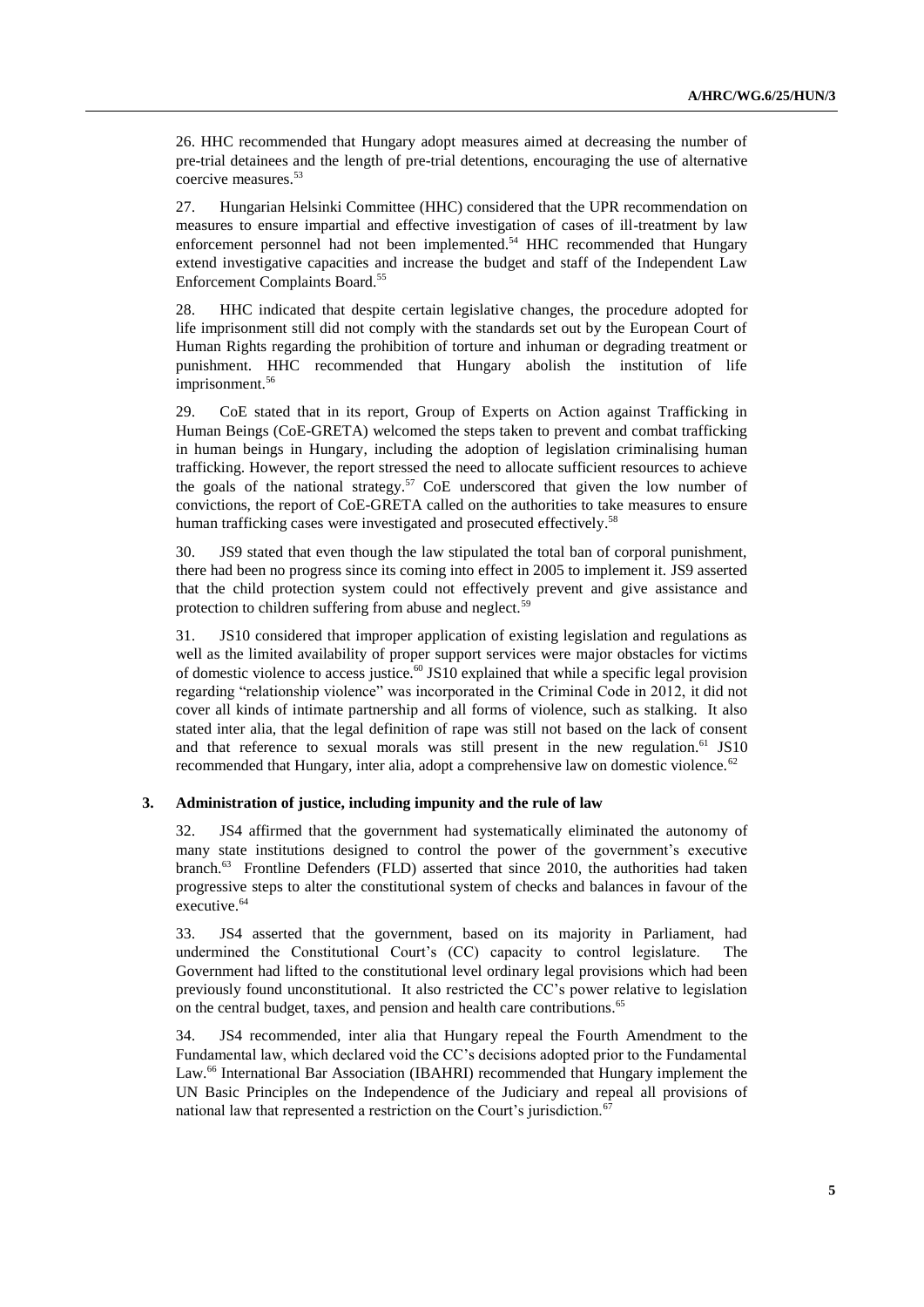35. IBAHRI stated that National Judicial Council (NJC), the independent body of judicial self-government in charge of supervising the central administration of courts, held insufficient power to supervise the administration of justice effectively and thereby guarantee judicial independence.<sup>68</sup> IBAHRI considered that the president of the National Judicial Office (NJO) retained a key role in the selection, appointment and termination of judicial positions.<sup>69</sup> It recommended that Hungary grant all functions relating to judicial transfer, suspension and cessation of judicial functions to the NJC.<sup>70</sup>

36. CoE underscored that in its report, the Group of States against Corruption (CoE-GRECO) noted that MPs, judges and prosecutors all enjoyed immunity in respect of all criminal offences, except for situations of "in flagrante delicto" and expressed that such privileges should be reduced, as they could otherwise counteract efficient corruption prevention.<sup>71</sup>

37. JS4 asserted that the Prosecutor General's wide and unchecked discretion put the right to fair procedure at risk.<sup>72</sup> CoE-GRECO reported that in the prosecution service, there was a need for adequate checks and balances in order to prevent the potential for malpractice and corruption.<sup>73</sup> JS4 recommended that States call upon Hungary, inter alia, to create a mechanism that allows for the judicial review of a prosecutor's decision not to indict. 74

38. HHC considered that the UPR recommendations to combat overcrowding in prisons and improve prison conditions<sup>75</sup> had only been implemented partially.<sup>76</sup> JS7 recommended a more frequent use of non-custodial punitive measures and minimising the recourse to pretrial detention.<sup>77</sup>

39. HHC indicated that the UPR recommendations aimed at bringing the juvenile justice system fully in line with the relevant conventions had not been implemented  $^{78}$ , as juveniles could still be taken into petty offence confinement, and recommended that Hungary abolish this practice.<sup>79</sup> JS7 recommended that Hungary reinstate the juvenile courts with judges who had undergone special training and take measures to raise the age of criminal responsibility from 12 years back up to 14 years, even for the most serious crimes. $80$  JS9 made similar recommendations. 81

#### **4. Right to privacy, marriage and family life**

40. JS8 expressed that the Fundamental Law recognized the right to privacy and to protection of personal data but that there were many laws affecting these rights.<sup>82</sup>

41. JS8 reported that under Hungarian law, the authorities could request communication data in bulks without justification.<sup>83</sup> JS7 recommended that Hungary revise the law on National Security Services allowing unjustified and disproportionately intrusive measures within the framework of secret surveillance without a judicial warrant and repeal the unlawful legal provisions on Data Retention.<sup>84</sup> JS8 recommended, inter alia, that Hungary ensure that its communication surveillance laws, policies and practices adhere to international human rights; that the communications interception regime comply with the principles of legality, proportionality and necessity; and that oversight over the surveillance practices of its state security and intelligence agencies is strengthened.<sup>85</sup>

42. JS10 stated that the narrow interpretation of the family included in the 2013 modification of the Fundamental law, could negatively affect certain groups, such as those living in civil partnership, sexual minorities or children not living in a marriage-based family. 86

43. JS3 stated that a national strategy should be introduced to prevent the forced separation of children from their families due to economic reasons.<sup>87</sup>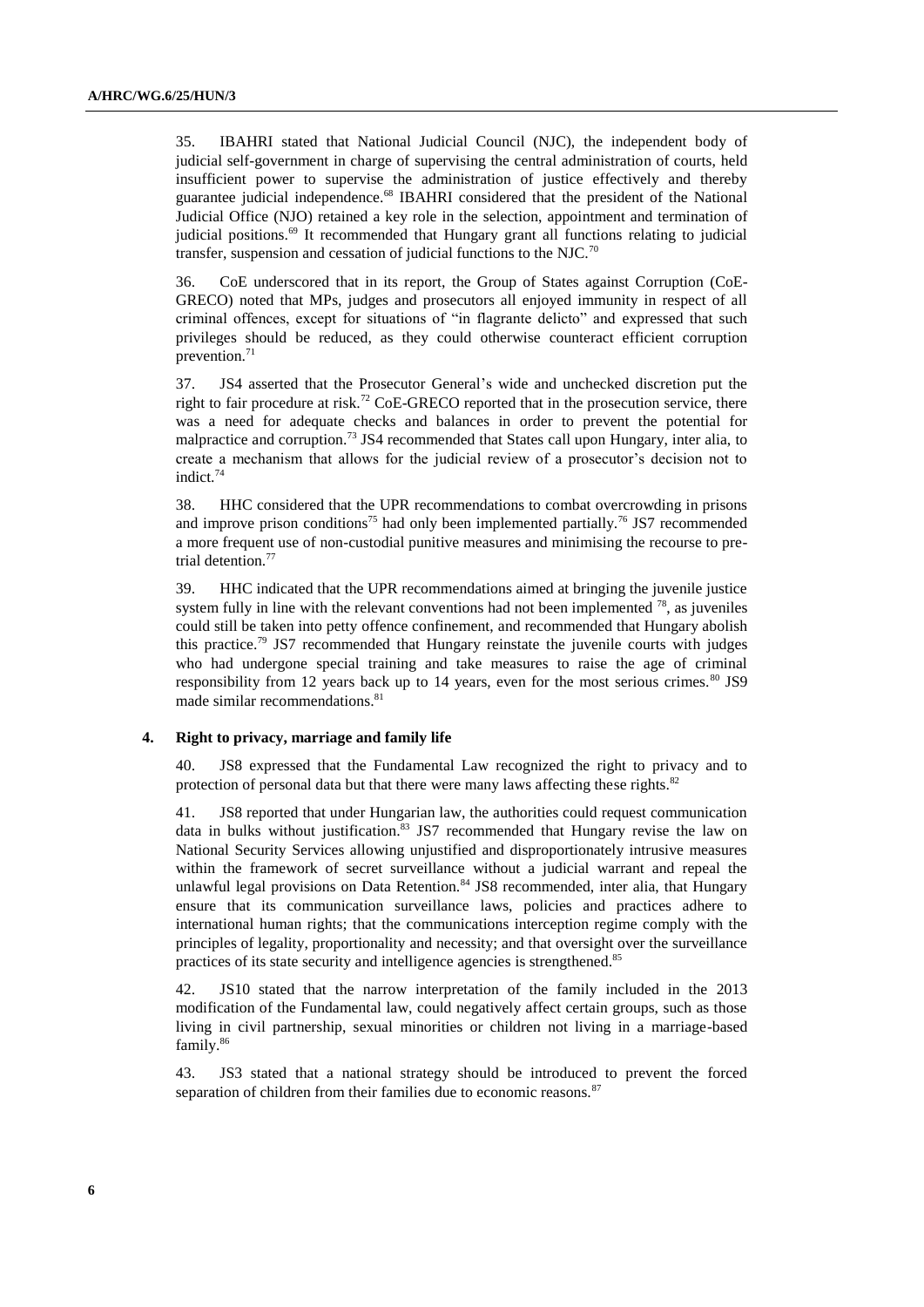### **5. Freedom of religion or belief, expression, association and peaceful assembly, and right to participate in public and political life**

44. JS11 stated that independent media was subject to restrictions and interference in Hungary.<sup>88</sup> FLD reported that the number of independent media was declining and journalists had been dismissed for reporting critically about the government, encouraging self-censorship.<sup>89</sup> CoE-Commissioner was concerned about increasing threats to media pluralism, considering measures such as the tax on advertising revenues and restrictions on political advertising.<sup>90</sup> CoE-Commisioner exhorted the Hungarian authorities to refrain from adopting measures which further restricted the space in which the media could operate freely and fully perform their watchdog functions.<sup>91</sup>

45. JS12 recommended that Hungary establish a multiparty parliamentary nomination system for the members of the Media Authority and Council.<sup>92</sup>

46. JS12 expressed concern that the constitutional amendment that prohibited speech that violated the dignity of the Hungarian nation could be used to curtail criticism of Hungarian institutions and authorities.<sup>93</sup> Alliance Defending Freedom International (ADFI) considered that violating the dignity of the Hungarian nation was not a legitimate reason for withholding freedom of speech and was not "necessary" under international law.<sup>94</sup>

47. JS12 considered that political interference in the corporate structure and in the editorial content broadcast by Hungary's public media amounted to censorship within the state broadcaster.<sup>95</sup>

48. JS12 stated that despite accepting the UPR recommendation to engage with concerns of the Council of Europe regarding its media laws<sup>96</sup>, Hungary had failed to acknowledge the concerns regarding a norm that prohibited adding opinions or evaluative explanations to political news.<sup>97</sup> CIVICUS recommended that Hungary, in close consultation with a wide range of media practitioners and civil society, conduct a thorough review of all laws regulating free expression in Hungary.<sup>98</sup>

49. JS12 reported that following amendments to its Criminal Code in 2012, defamation was criminalized and in 2013 its provisions were expanded.<sup>99</sup> CoE-Commisioner called on the authorities to repeal criminal defamation provisions in favour of civil sanctions, which should be strictly proportionate to the actual harm caused.<sup>100</sup>

50. CIVICUS asserted that the right to access government information had been undermined in Hungary following the 2013 amendment of the Law on Freedom of Information.<sup>101</sup> JS4 indicated that this Act permitted state institutions with data management responsibilities excessive latitude to reject requests for public information without proper explanation.<sup>102</sup> JS7 recommended that Hungary revise the amendments of laws restricting freedom of information and undermining transparency and accountability.<sup>103</sup> JS4 recommended, inter alia, that Hungary reinstate a freedom of information parliamentary ombudsman. 104

51. JS11 stated that the government elected in 2010 adopted a new constitution in 2012, and had since passed increasingly restrictive legislation regarding accreditation and funding of non-governmental organisations. This despite Hungary having accepted recommendations on engaging civil society in the implementation of UPR recommendations<sup>105</sup> and on maintaining freedom of expression.<sup>106</sup> FLD called upon member states of the Human Rights Council to urge the Hungarian authorities to, inter alia fully implement the adopted UPR recommendations on human rights defenders<sup>107</sup> in a transparent and participatory manner.<sup>108</sup>

52. FLD stated that extreme right wing groups had been responsible for intimidating and threatening human rights defenders. 109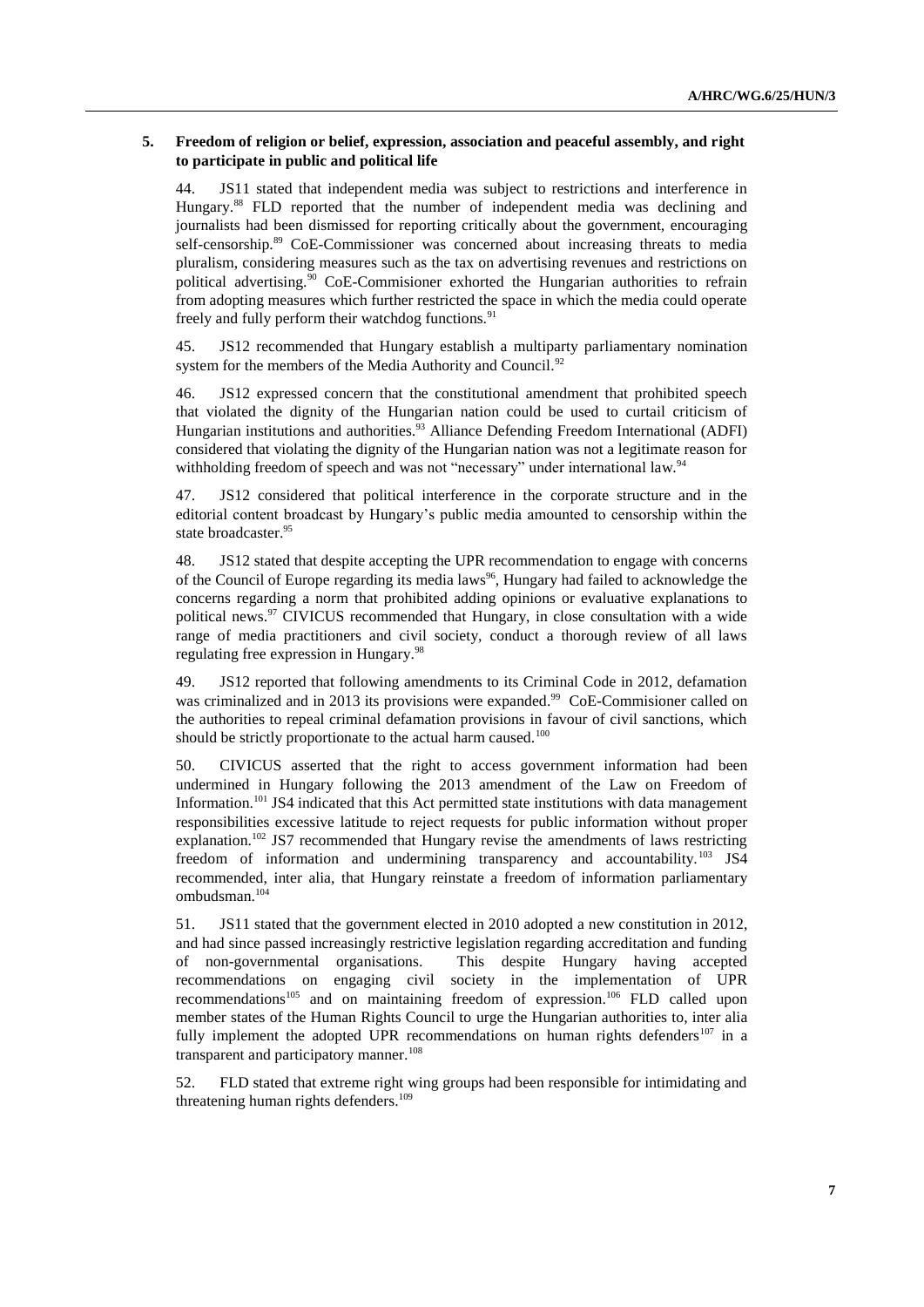53. JS11 reported on obstacles to defend human rights, including official restrictions on freedom of expression, excessive limitations on access to information, limits on the plurality of the press and threats to the independence of the judiciary, as well as a systematic attack on NGOs and their funders.<sup>110</sup> It stated that a persistent campaign to limit the activities of human rights NGOs critical of the government had been sustained since 2013, including stigmatisation of defenders by both media and governmental sources, official restrictions on NGO operations, unreasonable governmental financial oversight and auditing, criminal proceedings, and the official blacklisting of 'potentially problematic NGOs'.<sup>111</sup>

54. FLD reported about accusations against NGOs at the highest government levels of being politically motivated.<sup>112</sup> EU-FRA noted with concern that the Hungarian government had publicly branded some of the well-known support services as "left leaning".<sup>113</sup> JS4 recommended, inter alia, that Hungary halt any smear campaigns against civil society organisations that were overtly criticizing the government's anticorruption, human rights and rule of law performance.<sup>114</sup>

55. JS12 recommended, inter alia, that Hungary respect and protect the right of NGOs to access and utilise resources, including funding from foreign sources; refrain from criminalising the legitimate activities of human rights defenders (HRDs) and repeal all laws and policies which restrict their activities and rights; demonstrate strong, high-level political support for HRDs through public statements by State officials which recognise their important and legitimate work; and combat impunity by ensuring the prompt, thorough and impartial investigation of all violations against HRDs.<sup>115</sup>

56. JS2 asserted that following first cycle UPR recommendations on engaging and consulting with civil society<sup>116</sup>, a Human Rights Roundtable consisting of NGOs was set up as a consultative body for the Human Rights Working Group for more intense dialogue with civil society.<sup>117</sup>

57. OSCE/ODIDHR stated that a large number of cardinal laws, including electoral legislation, was adopted using procedures that circumvented the requirement for public consultation.<sup>118</sup> JS11 recommended that Hungary guarantee adequate processes and timeframes for meaningful civil society participation in the development and implementation of public policies.<sup>119</sup> IBAHRI recommended that Hungary seek to rebuild an atmosphere in which responsible dialogue between government and civil society organizations is possible. $120$ 

58. ADFI recommended that Hungary repeal or significantly amend the 2011 Church Act to meet international obligations regarding freedom of religion.<sup>121</sup>

### **6. Right to work and to just and favourable conditions of work**

59. CoE-Commissioner urged the authorities to combat widespread direct and indirect discrimination of Roma in access to employment, notably by ensuring full respect of the social rights of the employees working in public work programmes and their rapid integration into the primary labour market.<sup>122</sup>

60. JS6 recommended that Hungary modify the legal framework of the public work system to eliminate discriminatory rules and ensure that institutions entitled to investigate complaints regarding compliance with the rules of this system carry out their duties with the necessary thoroughness, impartiality and effectiveness.<sup>123</sup>

#### **7. Right to social security and to an adequate standard of living**

61. JS9 stated that in Hungary approximately 3 million individuals lived under the poverty line, 1.2 million of them in extreme poverty, which particularly affected children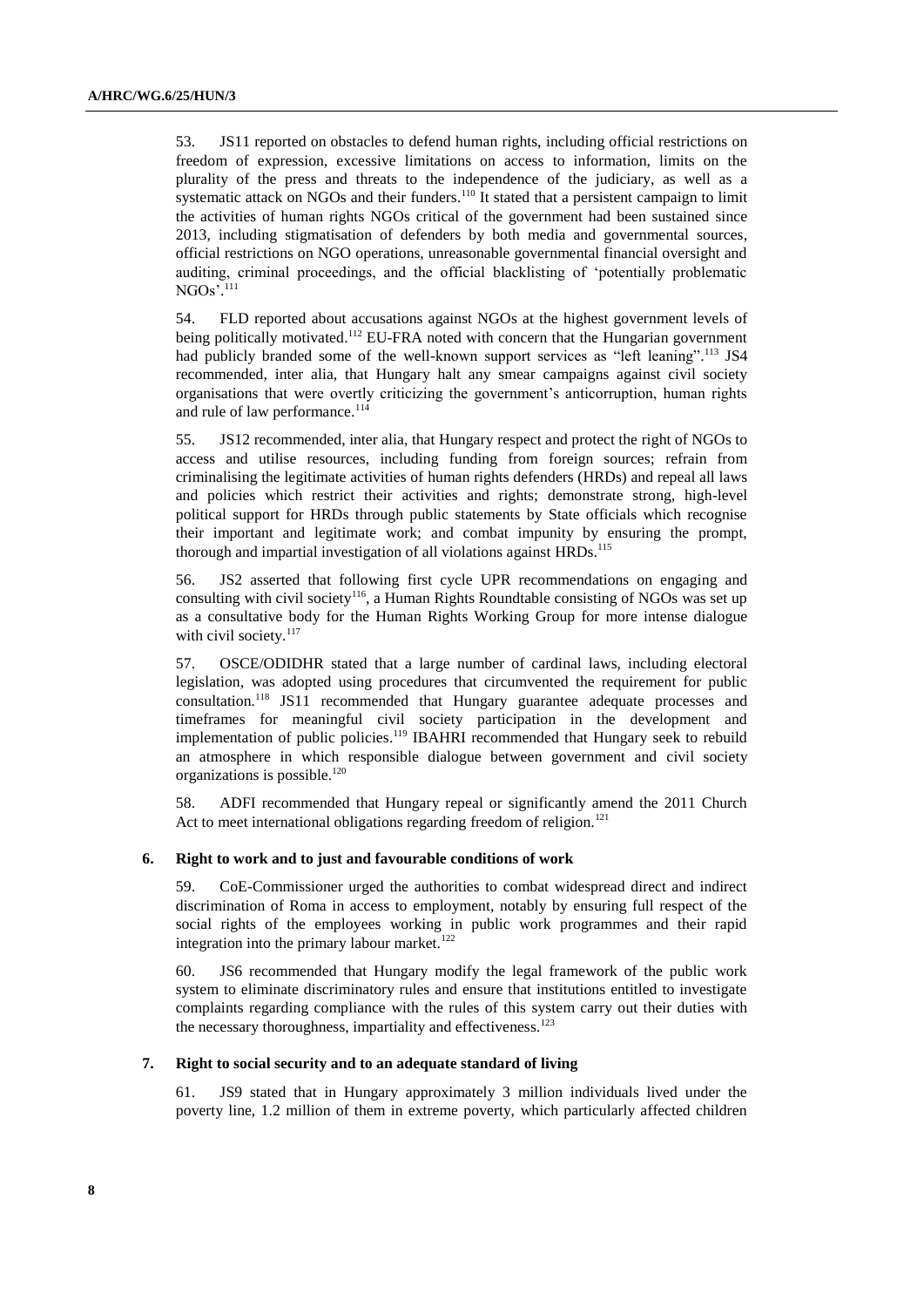and those living in disadvantaged regions.<sup>124</sup> JS9 recommended, inter alia, that Hungary implement efficient policies to address child poverty and reconsider the social and family allowance system with the aim of reducing inequalities. $125$ 

62. JS7 expressed that poverty had drastically increased in Hungary since 2008 but still it was the country in the region with the most severe cuts in welfare expenditure  $(-10\%)$ .<sup>126</sup> JS7 reported that besides curtailing welfare provisions, various measures were introduced that criminalized different manifestations of poverty, such as street homelessness.<sup>127</sup> JS7 recommended inter alia, that Hungary stop forced evictions and increase significantly the availability of affordable housing.<sup>128</sup>

63. Regarding the UPR recommendation of the first cycle on the financial and welfare increase in support for families living in poverty, $129$  JS3 affirmed that child benefits had been broadened especially helping children from large families or children from families of low income.<sup>130</sup> JS3 also stated that families where parents were unemployed or had a low income needed special attention and that granting family allowances on a universal basis was highly recommended.<sup>131</sup>

#### **8. Right to health**

64. JS7 recommended that Hungary ensure that all social strata, including homeless people have equal access to the universal health care system.<sup>132</sup> JS3 highly recommended that Hungary further extend the competencies of health visitors (the only health care and child welfare professionals directly available in rural areas).<sup>133</sup> CoE refered to cases of noncompliance of the European Social Charter in the field of labour rights, including that measures taken to reduce the mortality rate had been insufficient and that it was not established that adequate assistance was available to any person in need.<sup>134</sup>

65. JS3 recommended that Hungary consider the possible ways of improving birth and postpartum care. 135

66. JS10 recommended, inter alia, that Hungary remove barriers in the access to abortion services and enable access to affordable contraceptive methods.<sup>136</sup>

67. JS2 highlighted situations of discrimination against LGBTQI in health services and recommended, inter alia, that Hungary introduce sensitizing training for doctors and other medical in this regard. 137

### **9. Right to education**

68. On the first cycle UPR recommendation about the elimination of segregated education<sup>138</sup>, JS3 indicated that although steps to stop segregation in schools had been taken, their realization very much depended upon institutional management decisions.<sup>139</sup> CoE-CM indicated that the authorities had adopted legislative, financial and educational measures to improve the integration of disadvantaged children, many of them belonging to the Roma, into the school system. $140$ 

69. JS3 stated that it was especially important that disadvantaged regions were equipped with high standard education.<sup>141</sup> JS3 stated that introducing incentives for teachers to take up jobs at more challenging and less developed regions was highly recommended.<sup>142</sup>

70. JS9 recommended that Hungary include human rights (especially children's rights) in the public education system and strengthen its efforts in raising the awareness about human rights generally.<sup>143</sup>

71. JS9 reported that the new Public Education Act reduced the compulsory school age from 18 to 16 years, with a negative effect on the number of students acquiring higher education certificates and recommended, inter alia, that Hungary raise it to 18 years.<sup>144</sup>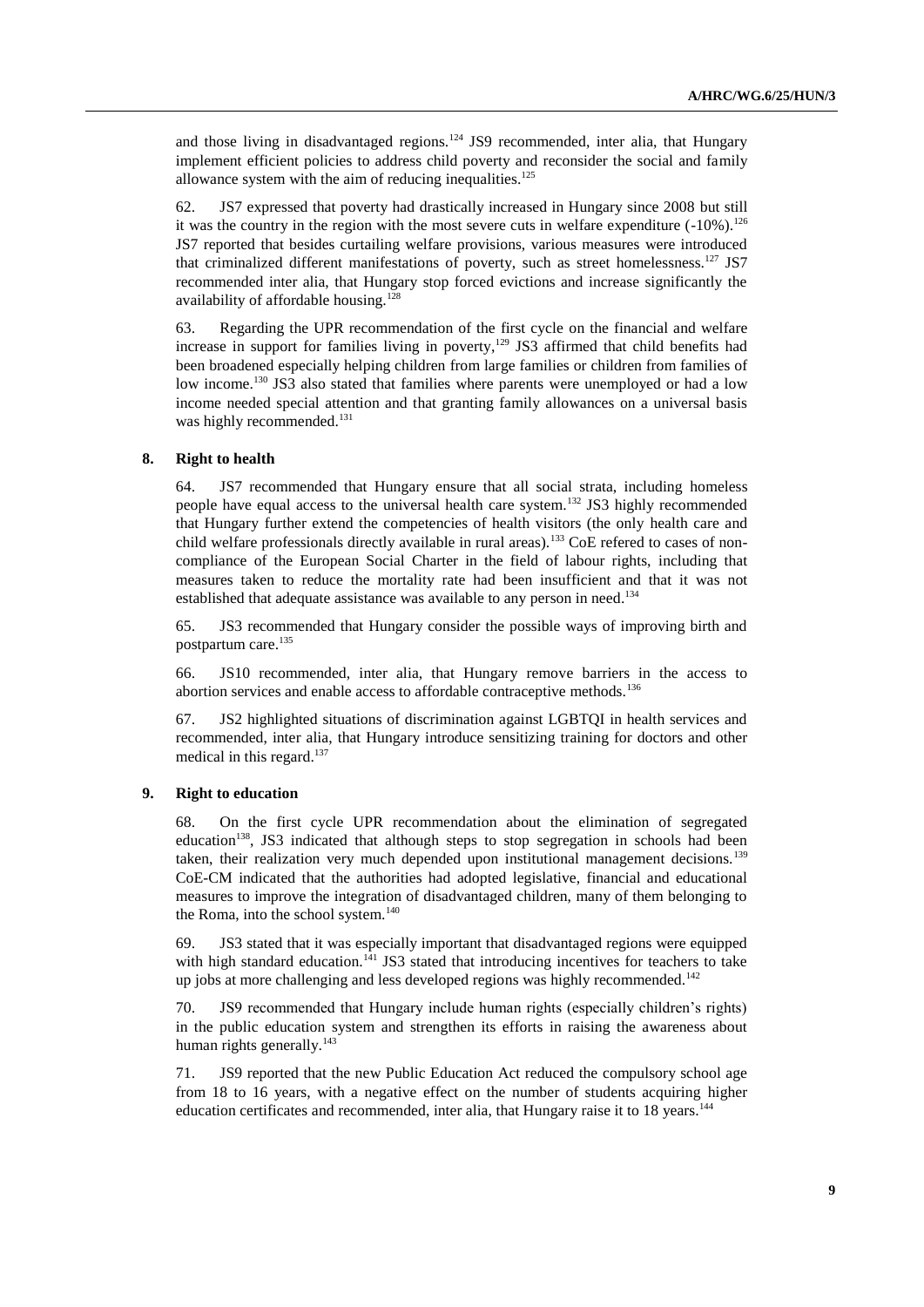72. JS7 stated that approximately 45% of Roma children attended schools or classes where all or the majority of their classmates were also Roma.<sup>145</sup> JS6 reported that despite protests of civil society, a modification of the Public Education Act was passed in December 2014 that authorized the government to determine (by decree) the waivers which could be applied to permit segregated education.<sup>146</sup> CoE-CM recommended that Hungary take resolute measures to put an end, without further delay, to the continuing segregation of Roma children at school. 147

73. CoE-ECRI recommended that Hungary stop definitively the practice of placing Roma children without genuine disabilities in schools for the mentally disabled.<sup>148</sup> JS6 stated that testing procedures in use to assess the mental ability of children were contributing to segregation.<sup>149</sup>

#### **10. Persons with disabilities**

74. Regarding UPR recommendations to eliminate segregated education, elaborate a national strategy for the introduction of an inclusive education, and ensure the right to education for children with disabilities,<sup>150</sup> JS3 stated that special schools for these children were not available in all regions.<sup>151</sup> JS7 recommended that Hungary, inter alia, take immediate actions to ensure inclusive primary and secondary education for all children with disabilities and phase out the placement of children with disabilities in separate schools or classes.<sup>152</sup>

75. Mental Disability Advocacy Centre (MDAC) affirmed that the Government continued to fall short on its obligations and commitments to guarantee choice, autonomy and the right to decide for people with mental disabilities.<sup>153</sup> JS7 recommended that Hungary amend the Civil Code by abolishing plenary and partial guardianship for persons with mental disabilities.<sup>154</sup>

76. JS7 recommended that Hungary take immediate action to establish an independent monitoring mechanism which promoted, protected and monitored the implementation of the CRPD in Hungary.<sup>155</sup>

77. JS7 recommended, inter alia, that Hungary abolish restriction on the right to vote for all persons with disabilities.<sup>156</sup> CoE-Commissioner urged the Hungarian authorities to ensure that all persons with disabilities can participate in political and public life on an equal basis.<sup>157</sup>

#### **11. Minorities**

78. CoE-CM stated that in recent years, the Roma had increasingly been victims of displays of intolerance, hostility and racially-motivated violence. CoE-CM recommended, inter alia, that Hungary take more resolute measures to combat all forms of intolerance, including in political discourse and take further steps to effectively prevent, investigate and sanction all forms of discrimination by members of the police force. <sup>158</sup> HHC recommended that Hungary take measures to combat ethnic profiling by the police affecting the Roma.<sup>159</sup>

79. JS6 underscored that although the Hungarian National Social Inclusion Strategy was updated in 2014, no specific measures had been adopted to decrease segregation of Romani children. <sup>160</sup> CoE-ECRI considered that Hungary's National Social Inclusion Strategy had had little impact so far.<sup>161</sup>

80. CoE-CM indicated that despite the adoption of various specific action plans to improve the situation of the Roma, their effective participation in social and economic life remained very limited.<sup>162</sup>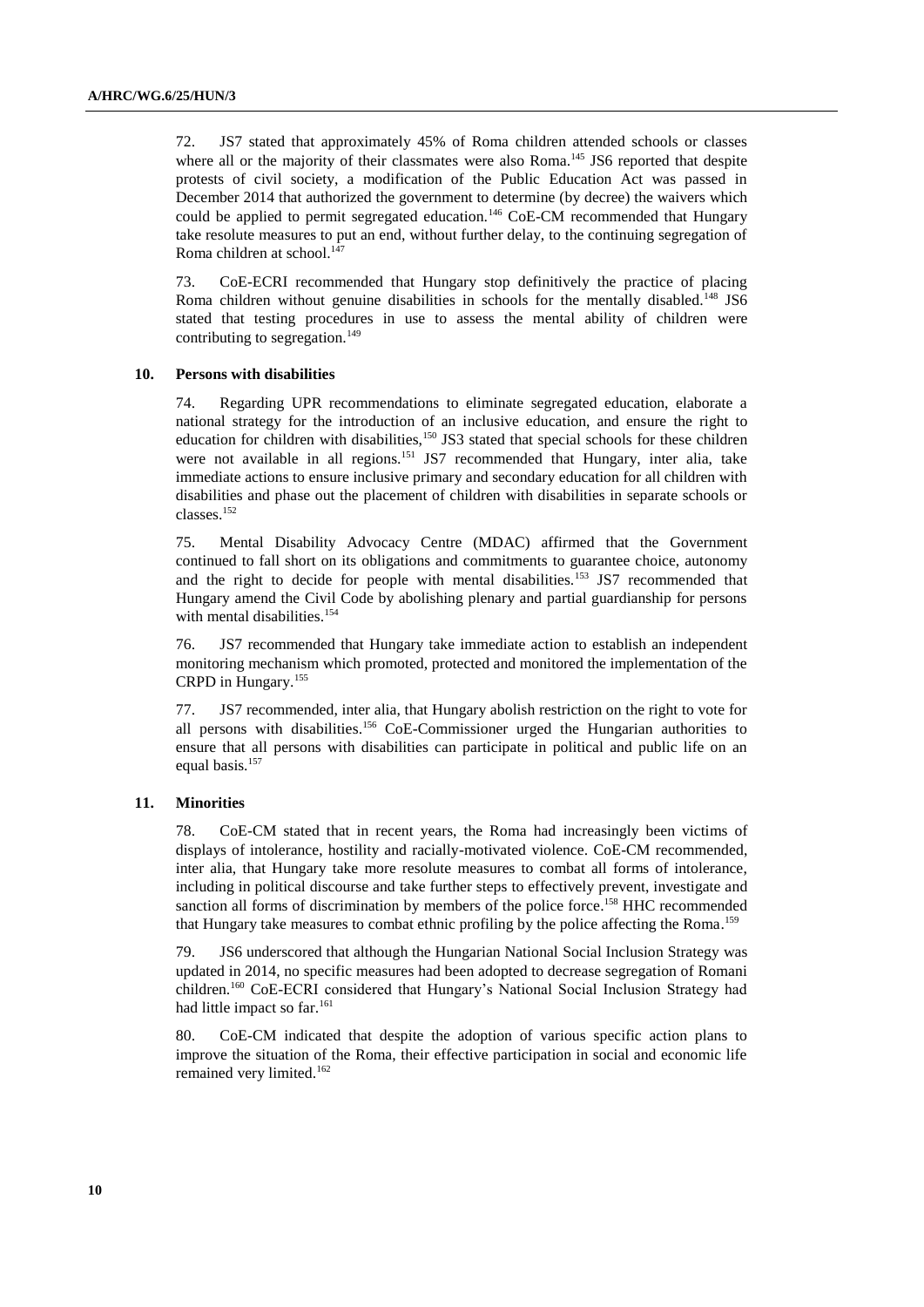#### **12. Migrants, refugees and asylum seekers**

81. JS7 indicated that first cycle UPR recommendations aimed at improving the living conditions of asylum-seekers<sup>163</sup>had not been implemented, while the government had failed to properly extend the country's reception capacities.<sup>164</sup> JS7 recommended that Hungary elaborate a national plan to reform the reception structure.<sup>165</sup>

82. Amnesty International (AI) asserted that in response to the significant increase in the number of refugees and migrants entering Hungary since January 2015, the government had adopted measures aimed at keeping refugees and migrants out of its territory, and that this could lead to a breach of the commitments made during its first UPR, including accepted recommendations to improve the living conditions of asylum-seekers and to step up efforts directed towards improving the treatment of asylum-seekers and refugees.<sup>166</sup>

83. HHC underscored that the UPR recommendation that Hungary should proceed to forced expulsions only in strict compliance with international and regional standards had only been partially implemented.<sup>167</sup> HHC stated that based on a new national list of safe countries, the Office of Immigration and Nationality rejected as inadmissible almost all asylum claims and that by applying this rule Hungary would violate its obligation of *nonrefoulement*. 168

84. AI recommended, inter alia, that Hungary remove any laws, policies or practices which discriminated against asylum seekers based on their method of arrival, their country of origin, or their nationality.<sup>169</sup> HHC recommended that Hungary amend the legislation in order to enable asylum-seekers to present their case in front of a judge.<sup>170</sup>

85. AI expressed that the criminalization and detention of refugees and asylum-seekers violated the 1951 Refugee Convention.<sup>171</sup> CoE-Commissioner called upon the Hungarian authorities to ensure that the detention of asylum seekers was only used as a last resort, for the shortest possible period of time and on the basis of individual assessments.<sup>172</sup>

86. AI reported that on 21 September 2015 Hungary's Parliament passed legislation authorizing the deployment of military forces to assist the police in securing the border and territory of Hungary in cases of "crises caused by mass immigration". AI recommended, inter alia, that Hungary refrain from using the military in policing the border operations except where strictly necessary and proportionate, and ensure that any excessive use of force be promptly investigated in an independent and impartial manner.<sup>173</sup>

87. JS5 recommended that Hungary discontinue the anti- immigration campaign and take measures to promote tolerance for asylum seekers.<sup>174</sup>

88. JS7 recommended that Hungary ensure that that asylum-seeking, unaccompanied and migrant children were not detained under any circumstance.<sup>175</sup> JS9 recommended that Hungary ensure that all children could effectively access and exercise their rights in criminal proceedings. 176

89. While commending the establishment of a procedure to assess and confer formal status on stateless persons, CoE-Commissioner noted that the Hungarian legislation still prevented persons who were not lawfully residing in Hungary from applying for stateless status, in breach of Hungary's international obligations.<sup>177</sup> JSI referred to a number of challenges including restrictions in access to the statelessness determination procedure and recommended, inter alia, that Hungary ensure that all children born in Hungary, who would otherwise be stateless, acquire Hungarian nationality automatically at birth.<sup>178</sup>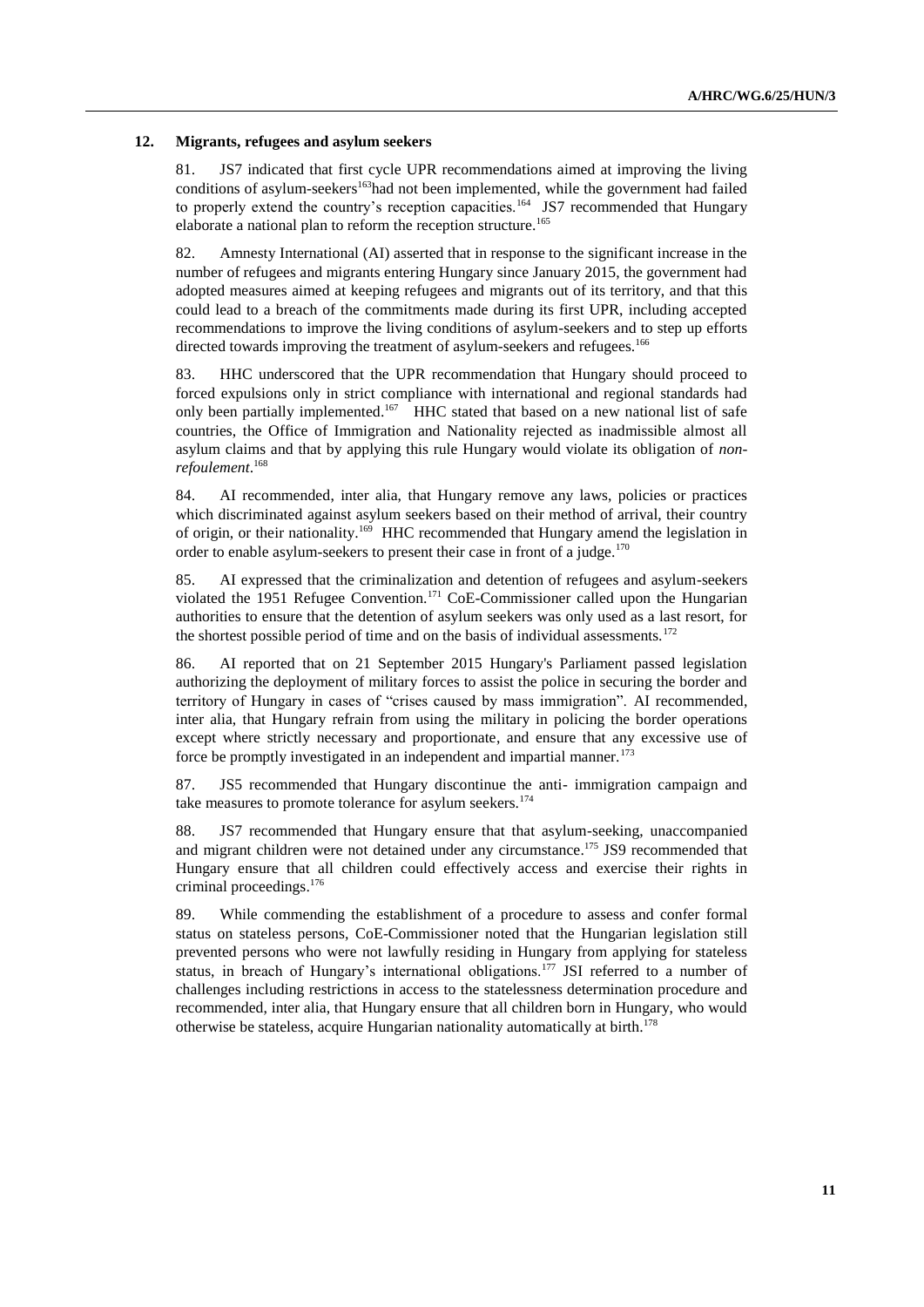*Notes*

|  | original submissions are available at: www.ohchr.org. | The stakeholders listed below have contributed information for this summary; the full texts of all                                   |
|--|-------------------------------------------------------|--------------------------------------------------------------------------------------------------------------------------------------|
|  | Civil society                                         |                                                                                                                                      |
|  | Individual submissions:                               |                                                                                                                                      |
|  | AI                                                    | Amnesty International, London (United Kingdom of Great Britain and<br>Northern Ireland);                                             |
|  | <b>ADFI</b>                                           | Alliance Defending Freedom International, Geneva (Switzerland);                                                                      |
|  | <b>CIVICUS</b>                                        | CIVICUS, World Alliance for Citizen Participation, Johannesburg                                                                      |
|  |                                                       | (South Africa);                                                                                                                      |
|  | <b>FLD</b>                                            | Frontline Defenders;                                                                                                                 |
|  | <b>HHC</b>                                            | Hungarian Helsinki Committee, Budapest (Hungary);                                                                                    |
|  | <b>IBAHRI</b>                                         | International Bar Association's Human Rights Institute, London                                                                       |
|  |                                                       | (United Kingdom of Great Britain and Northern Ireland);                                                                              |
|  | <b>MDAC</b>                                           | Mental Disability Advocacy Centre, Budapest (Hungary).                                                                               |
|  | Joint submissions:                                    |                                                                                                                                      |
|  | JS <sub>1</sub>                                       | Joint submission 1 submitted by: Hungarian Helsinki Committee;                                                                       |
|  |                                                       | European Network on Statelessness; Institute on Statelessness and                                                                    |
|  |                                                       | Inclusion;                                                                                                                           |
|  |                                                       | JS <sub>2</sub><br>Joint submission 2 submitted by:                                                                                  |
|  |                                                       | Hungarian LGBT Alliance, Transvanilla Transgender Association,                                                                       |
|  |                                                       | Háttér Society, Budapest Pride, and Labrisz Lesbian Association.                                                                     |
|  |                                                       | City (Country);                                                                                                                      |
|  | JS3                                                   | Joint submission 3 submitted by: National Association of Large<br>Families in Hungary (NOE), Confederation of Family Associations in |
|  |                                                       | the Carpathian Basin (KCSSZ); Otthon Segitunk Alapitvany - Home                                                                      |
|  |                                                       | Start Foundation Hungary; Down Alapitvany - Hungarian Down                                                                           |
|  |                                                       | Foundation in aid of persons with an intellectual disability; Feher                                                                  |
|  |                                                       | Kereszt Alapitvany - White Cross Foundation for Children; Nok a                                                                      |
|  |                                                       | Nemzet Jovojeert Egyesulet-Women for the Future of the Nation                                                                        |
|  |                                                       | Association; ERGO Europai Regional Szervezet - ERGO European                                                                         |
|  |                                                       | Regional Organization; Kezenfogva Alapitvany - Hand in Hand                                                                          |
|  |                                                       | Foundation; Magyar Noi Unio - Union of Hungarian Women;                                                                              |
|  | JS4                                                   | Joint submission 4 submitted by: Transparency International Hungary                                                                  |
|  |                                                       | (TI Hungary or TIH), Budapest (Hungary); Transparency International                                                                  |
|  |                                                       | (TI), Berlin (Germany); K-Monitor, Budapest (Hungary);                                                                               |
|  | JS5                                                   | Joint submission 5 submitted by: Working Group Against Hate                                                                          |
|  |                                                       | Crimes: Amnesty International Hungary; Háttér Society; Hungarian                                                                     |
|  |                                                       | Helsinki Committee; Legal Defense Bureau for national and Ethnic                                                                     |
|  |                                                       | Minorities; Hungarian Civil Liberties Union;                                                                                         |
|  | JS <sub>6</sub>                                       | Joint submission 6 submitted by: Chance for the Children Foundation                                                                  |
|  |                                                       | (CFCF), Budapest (Hungary); European Roma Rights Centre (ERRC);<br>Legal Defence Bureau for National and Ethnic Minorities (NEKI);   |
|  | JS7                                                   | Joint submission 7 submitted by: Mental Disability Advocacy Centre                                                                   |
|  |                                                       | (MDAC), Hungary; The City is for All; Hungarian civil Liberties                                                                      |
|  |                                                       | Union, Hungary; Hungarian Helsinki Committee, Hungary; Coalition                                                                     |
|  |                                                       | on the Rights of the Child; Chances for Children Association;                                                                        |
|  |                                                       | European Roma Rights Centre; Chance for Children Foundation,                                                                         |
|  |                                                       | Budapest (Hungary); Hungarian Association of the Deaf and Hard of                                                                    |
|  |                                                       | Hearing; SOS Children's Villages Hungary; Kék Vonal Child Crisis                                                                     |
|  |                                                       | Foundation, UNICEF National Committee in Hungary; Association of                                                                     |
|  |                                                       | European Parents in Hungary; Working Group Against Hate Crimes;                                                                      |
|  |                                                       | Hungarian Women's Lobby; NANE Women's Rights Association;                                                                            |
|  |                                                       | People Opposing Patriarchy (PATENT);                                                                                                 |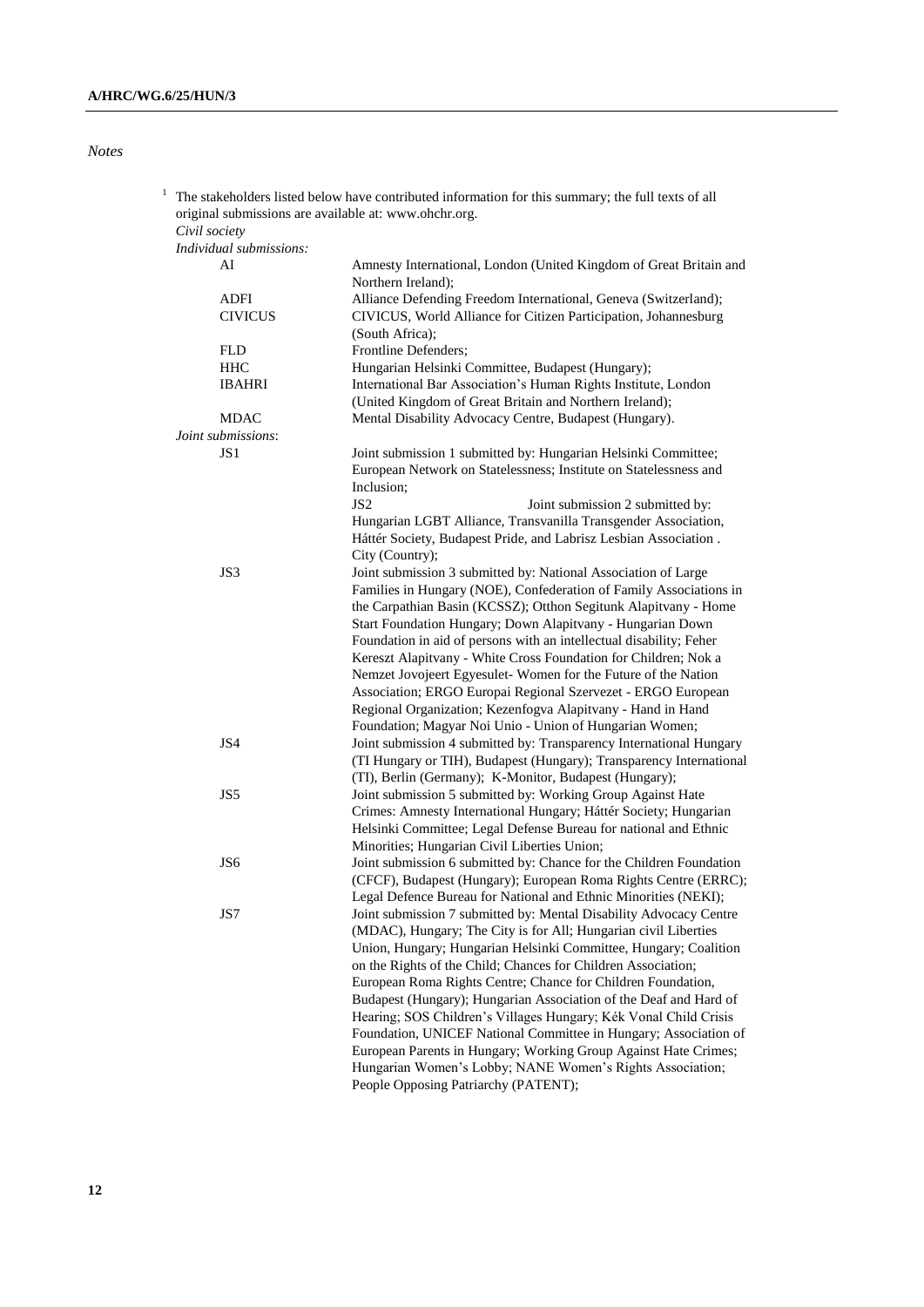| JS8                                         | Joint submission 8 submitted by: Hungarian Civil Liberties Union;     |
|---------------------------------------------|-----------------------------------------------------------------------|
|                                             | Privacy International;                                                |
| JS9                                         | Joint submission 9 submitted by: UNICEF Hungarian National            |
|                                             | Committee, Budapest (Hungary); SOS Children's Villages Hungary;       |
|                                             | Mental Disability Advocacy Centre (MDAC); Chances for Children        |
|                                             | Association (Gyerekesély Egyesület); European Roma Rights Centre      |
|                                             | (ERRC); Hungarian Association of the Deaf and Hard of Hearing         |
|                                             | (SINOSZ); Kék Vonal Child Crisis Foundation, Terre des Hommes;        |
|                                             | Association of European Parents in Hungary (ESZME); Hungarian         |
|                                             | LGBT Alliance; Hope for Children Hungary; Chance for Children         |
|                                             | Foundation (CFCF); Pressley Ridge Hungary Foundation; Family,         |
|                                             | Child, Youth Association (CSAGYI);                                    |
| <b>JS10</b>                                 | Joint submission 10 submitted by: Hungarian Women's Lobby             |
|                                             | (HWL); Women's Rights Association (NANE); People Opposing             |
|                                             | Patriarchy (PATENT).;                                                 |
| <b>JS11</b>                                 | Joint submission 11 submitted by: International Service for Human     |
|                                             | Rights (ISHR); Geneva (Switzerland); Hungarian Civil Liberties        |
|                                             | Union;                                                                |
| <b>JS12</b>                                 | Joint submission 12 submitted by: PEN International, Austrian PEN,    |
|                                             | English PEN, and German PEN.                                          |
| National human rights institution(s):       |                                                                       |
| $CFR*$                                      | The Office of the Commissioner for Fundamental                        |
| Regional intergovernmental organization(s): | Rights of Hungary, Budapest (Hungary).                                |
| CoE                                         |                                                                       |
|                                             | The Council of Europe, Strasbourg (France).<br>Attachments:           |
|                                             | (CoE-CPT) Report to the Hungarian Government on the visit to          |
|                                             | Hungary carried out by the European Committee for the Prevention of   |
|                                             | torture and Inhuman or Degrading Treatment or Punishment (CPT)        |
|                                             | from 3 to 12 April 2013, Strasbourg, 30 April 2014;                   |
|                                             | (CoE-Commissioner) Council of Europe Commissioner for Human           |
|                                             | Rights, Report, Following his visit to Hungary from 1 to 4 July 2014, |
|                                             | Strasbourg, 16 December 2014;                                         |
|                                             | (CoE-CM: Resolution) Committee of Ministers of the Council of         |
|                                             | Europe. Resolution of the Committee of Ministers                      |
|                                             | CM/ResCMN(2011)13 on the implementation of the Framework              |
|                                             | convention for the Protection of national Minorities by Hungary,      |
|                                             | Adopted by the Committee of Ministers on 6 July 2011 at the 1118th    |
|                                             | meeting of the Minister's Deputies;                                   |
|                                             | (CoE-CEERML) Committee of Experts on the European Charter for         |
|                                             | Regional or Minority Languages, European Charter for Regional or      |
|                                             | Minority Languages, Application of the Charter in Hungary, 5th        |
|                                             | monitoring cycle, Report of the Committee of Experts on the           |
|                                             | application of the Charter, Strasbourg, 10 July 2013;                 |
|                                             | (CoE-GRETA) Group of Experts on Action against Trafficking in         |
|                                             | Human Beings, Report concerning the implementation of the Council     |
|                                             | of Europe Convention on Action against Trafficking in Human Beings    |
|                                             | by Slovenia, First evaluation round, Adopted on 8 November 2013;      |
|                                             | (CoE-GRECO) The Group of States against Corruption of the Council     |
|                                             | of Europe, Fourth Evaluation Round, Corruption prevention in respect  |
|                                             | of members of parliament, judges and prosecutors, Evaluation Report   |
|                                             | - Hungary, adopted by GRECO at its 67th Plenary Meeting,              |
|                                             | Strasbourg, 23-27 March 2015.;                                        |
|                                             | (CoE-ECRI) Council of Europe - European Commission Against            |
|                                             | Racism and Intolerance, Report on Hungary, adopted on 19 March        |
|                                             | 2015, Strasbourg, 16 December 2014;                                   |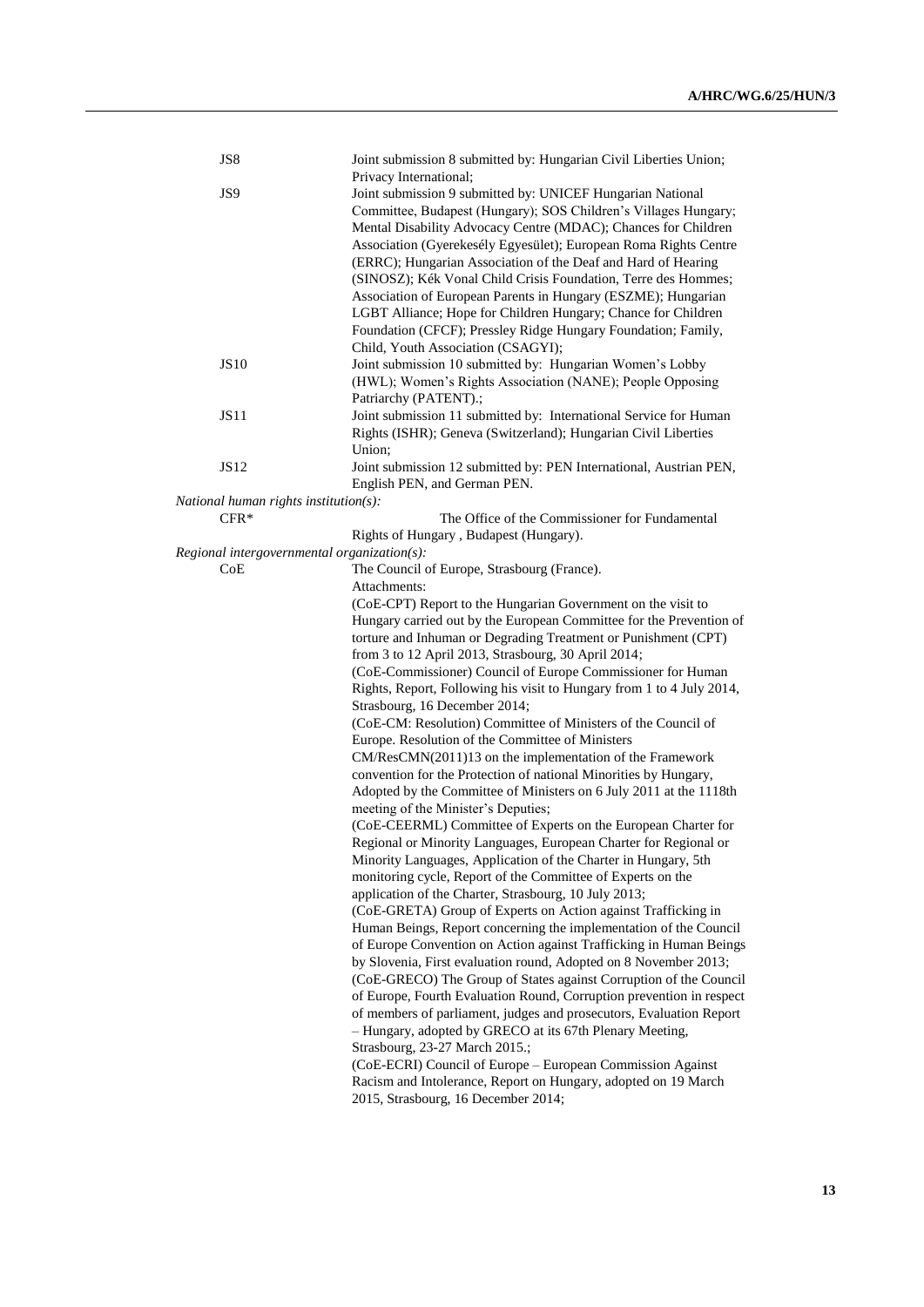European Social Charter, European Committee of Social Rights, Conclusions 2014 (Hungary) on Articles XXXXof the Revised Social Charter; European Social Charter, European Committee of Social Rights, Conclusions 2013 (Hungary) on Articles XXXXof the Revised Social Charter; European Social Charter, European Committee of Social Rights, Conclusions 2012 (Hungary) on Articles XXXXof the Revised Social Charter; EUFRA European Union Agency for Fundamental Rights; OSCE/ODIDHR Office for Democratic Institutions and Human Rights of the Organization for Security and Co-operation in Europe.

<sup>2</sup> Recommendation 94.1 (Czech Republic), Recommendation 94.2 (Brazil), Recommendation 94.3 (Afghanistan), Recommendation 94.4 (Denmark), Recommendation 94.5 (France). For the full text of the recommendations see: A/HRC/18/17.

<sup>4</sup> Recommendation 94.8 (Switzerland), Recommendation 94.16 (Norway), Recommendation 94.29 (Switzerland), Recommendation 94.41 (Argentina), Recommendation 94.43 (Russian Federation), Recommendation 94.44 (Australia), Recommendation 94.46 (Bangladesh), Recommendation 94.47 (Republic of Korea), Recommendation 94.48 (Belarus), Recommendation 94.49 (Pakistan), Recommendation 94.50 (Norway), Recommendation 94.51 (Brazil), Recommendation 94.53 (United Kingdom of Great Britain and Northern Ireland), Recommendation 94.54 (Thailand), Recommendation 94.55 (Uruguay), Recommendation 94.57 (Islamic Republic of Iran), Recommendation 94.60 (Holy See), Recommendation 94.61 (Indonesia), Recommendation 94.62 (United Kingdom of Great Britain and Northern Ireland), Recommendation 94.86 (Indonesia), Recommendation 94.93 (Greece), Recommendation 94.94 (Finland), Recommendation 94.95 (Canada), Recommendation 94.99 (Mexico), Recommendation 94.100 (Russian Federation), Recommendation 94.101 (Chile), Recommendation 94.102 (Germany), Recommendation 94.103 (Morocco), Recommendation 94.105 (Slovenia), Recommendation 94.106 (Thailand), Recommendation 94.107 (Sweden), Recommendation 94.108 (Spain), Recommendation 94.109 (Canada), Recommendation 94.110 (United States of America), Recommendation 95.23 (Norway), Recommendation 95.24 (Slovenia), Recommendation 96.61 (Russian Federation). For the full text of the recommendations see: A/HRC/18/17.

- <sup>5</sup> CFR, paras. 21, 22 and 24.
- $6$  CFR, para. 21.
- <sup>7</sup> Recommendation 94.99 (Mexico). For the full text of the recommendation see: A/HRC/18/17.
- <sup>8</sup> CFR, para. 23.
- <sup>9</sup> CFR, para. 7. See also: CFR para. 6.
- <sup>10</sup> Recommendation 94.77 (Thailand), Recommendation 94.87 (Islamic Republic of Iran). For the full text of the recommendations see: A/HRC/18/17.

- <sup>12</sup> Recommendation 94.59 (Ecuador). For the full text of the recommendation see: A/HRC/18/17.
- <sup>13</sup> CFR, para. 5.
- <sup>14</sup> CFR, para. 10.
- <sup>15</sup> CFR, para.12.
- <sup>16</sup> Recommendation 94.1 (Czech Republic), Recommendation 94.2 (Brazil), Recommendation 94.3 (Afghanistan), Recommendation 94.4 (Denmark), Recommendation 94.5 (France). For the full text of the recommendations see: A/HRC/18/17.
- <sup>17</sup> JS7, p. 3.
- $^{18}$  JS9, p. 6.<br> $^{19}$  JS10 p. 6
- $^{19}$  JS10, p. 6.<br><sup>20</sup> CoE ECPI
- CoE-ECRI, p. 17.
- <sup>21</sup> JS2, para. 3. See also: JS10 p. 3.
- <sup>22</sup> JS10, p. 3.
- <sup>23</sup> JS7, p. 2.
- <sup>24</sup> JS11, p. 2.

 $3$  CFR, para. 5.

<sup>11</sup> CFR, para. 9.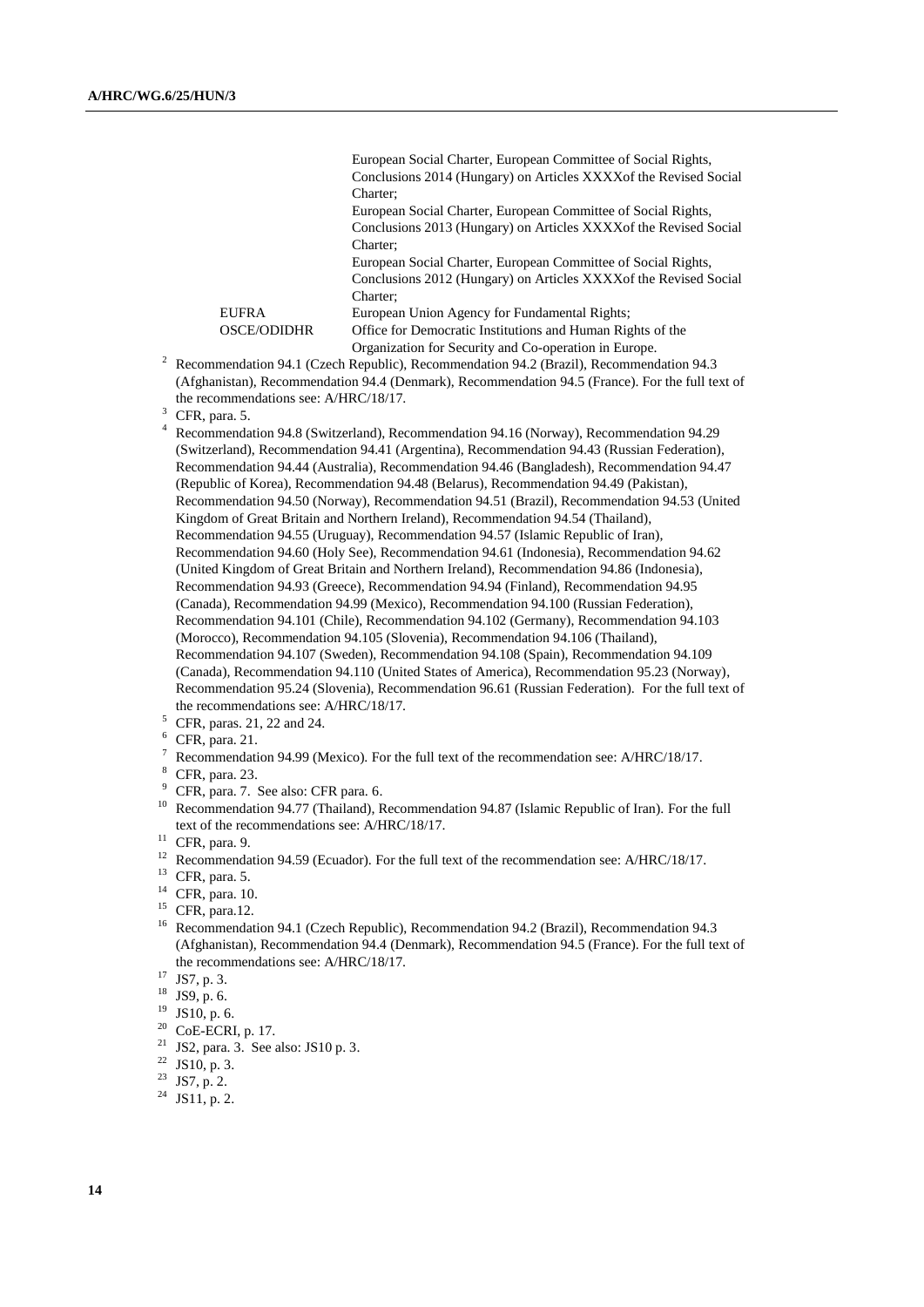- <sup>26</sup> JS7, p. 3. See also: HHC, para. 1.1. and JS7, p. 3.<br><sup>27</sup> JS10, p. <sup>2</sup>
- $^{27}$  JS10, p. 3.<br> $^{28}$  JS10 pp. 4
- <sup>28</sup> JS10, pp. 4 and 8.<br><sup>29</sup> ELLERA p. 21.0
- EU-FRA, p. 21 (Racism, discrimination, intolerance and extremism: learning from experiences in Greece and Hungary (December 2013), pp.25 and 27).
- <sup>30</sup> CoE, p.2. See also: EU-FRA, p. 21 (Racism, discrimination, intolerance and extremism: learning from experiences in Greece and Hungary (December 2013), pp.25 and 27.
- <sup>31</sup> CoE-ECRI, p. 9.
- $32$  CoE-CM Resolution, p. 2. See also: CoE-ECRI, p.9.
- <sup>33</sup> JS5, p. 9.
- <sup>34</sup> CoE-ECRI, pp. 9 and 10.
- <sup>35</sup> Recommendation 94.13 (United States of America), Recommendation 94.53 (United Kingdom of Great Britain and Northern Ireland). For the full text of the recommendations see: A/HRC/18/17.
- <sup>36</sup> JS2, paras. 4 and 15. See also: JS5, p. 2.
- <sup>37</sup> JS5, p. 3.
- <sup>38</sup> CoE-ECRI, p. 12.
- <sup>39</sup> JS5, pp. 3, 4, 6, 7, 8 and 9. See also: JS2, para 16, JS12, p. 9, CoE-Commissioner, p. 5, OSCE/ODIHR, p. 10, JS7, p. 13, EU-FRA, p.10 and CoE-ECRI, p. 10.
- <sup>40</sup> JS7, p.8 See also: OSCE/ODIHR, p. 9.
- <sup>41</sup> Recommendation 94.42 (Republic of Moldova). For the full text of the recommendation see: A/HRC/18/17.
- $42$  JS3, p. 8. See also: JS3, pp.6 and 7.
- <sup>43</sup> JS7, p. 8.
- <sup>44</sup> OSCE/ODIHR, pp. 5 and 9. See also: JS7, p. 8.
- <sup>45</sup> JS10, p. 4. See also JS10, p. 3.
- Recommendation 94.30 (Switzerland) , Recommendation 94.52 (France). For the full text of the recommendations see: A/HRC/18/17.
- <sup>47</sup> JS2, para. 6. See also: JS2, paras. 8 and 15.
- Recommendation 94.10 (United States of America), Recommendation 94.11 (Brazil), Recommendation 94.12 (United Kingdom of Great Britain and Northern Ireland), Recommendation 94.13 (United States of America), Recommendation 94.30 (Switzerland), Recommendation 94.38 (Bangladesh), Recommendation 94.41 (Argentina), Recommendation 94.42 (Republic of Moldova), Recommendation 94.92 (France), Recommendation 94.57 (Islamic Republic of Iran), Recommendation 94.60 (Holy See), Recommendation 94.65 (Thailand), Recommendation 94.68 (Islamic Republic of Iran), Recommendation 94.70 (Azerbaijan), Recommendation 94.71 (Brazil), Recommendation 94.72 (Morocco), Recommendation 94.92 (Morocco), Recommendation 94.98 (Egypt), Recommendation 94.100 (Russian Federation), Recommendation 94.108 (Spain), Recommendation 95.9 (Belgium), Recommendation 95.11 (Netherlands), Recommendation 95.14 (Norway), Recommendation 95.16 (Republic of Moldova), Recommendation 95.20 (Pakistan). For the full text of the recommendations see: A/HRC/18/17.
- $^{49}$  JS11, p. 2. See also: JS2 para. 7 and JS12, p.9.
- <sup>50</sup> JS2, para. 10. See also: CoE-ECRI, p. 10 and CoE-Commissioner, p. 5.
- <sup>51</sup> CoE, p. 1. See also CoE-CPT, para. 46.
- <sup>52</sup> CoE-CPT, para. 14. See also: CoE-CPT, paras. 11 and 15 and CoE, p. 1.
- <sup>53</sup> HHC, para. 1.4 See also IBAHRI, para. 2.16.
- <sup>54</sup> Recommendation 94.80 (Uzbekistan); For the full text of the recommendation see: A/HRC/18/17.
- <sup>55</sup> HHC, para. 1.8.
- <sup>56</sup> HHC, para. 3.1.
- <sup>57</sup> CoE, p.7. See also: EU-FRA, p. 13 (Victims of crime in the EU: the extent and nature of support for victims ,January 2015, p. 34).
- <sup>58</sup> CoE, p. 7. See also: JS9, p. 10 and CoE-GRETA, pp. 46 and 50.<br><sup>59</sup> JS9 P 8
- $^{59}$  JS9, P. 8.<br> $^{60}$  JS10 p. 6
- $^{60}$  JS10, p. 6. See also: JS7, p. 8.<br> $^{61}$  JS10, pp. 5 and 6.
- JS10, pp. 5 and 6.
- $62$  JS10, pp. 6 and 7.

<sup>&</sup>lt;sup>25</sup> JS11, p. 2.<br><sup>26</sup> JS7 p. 3. S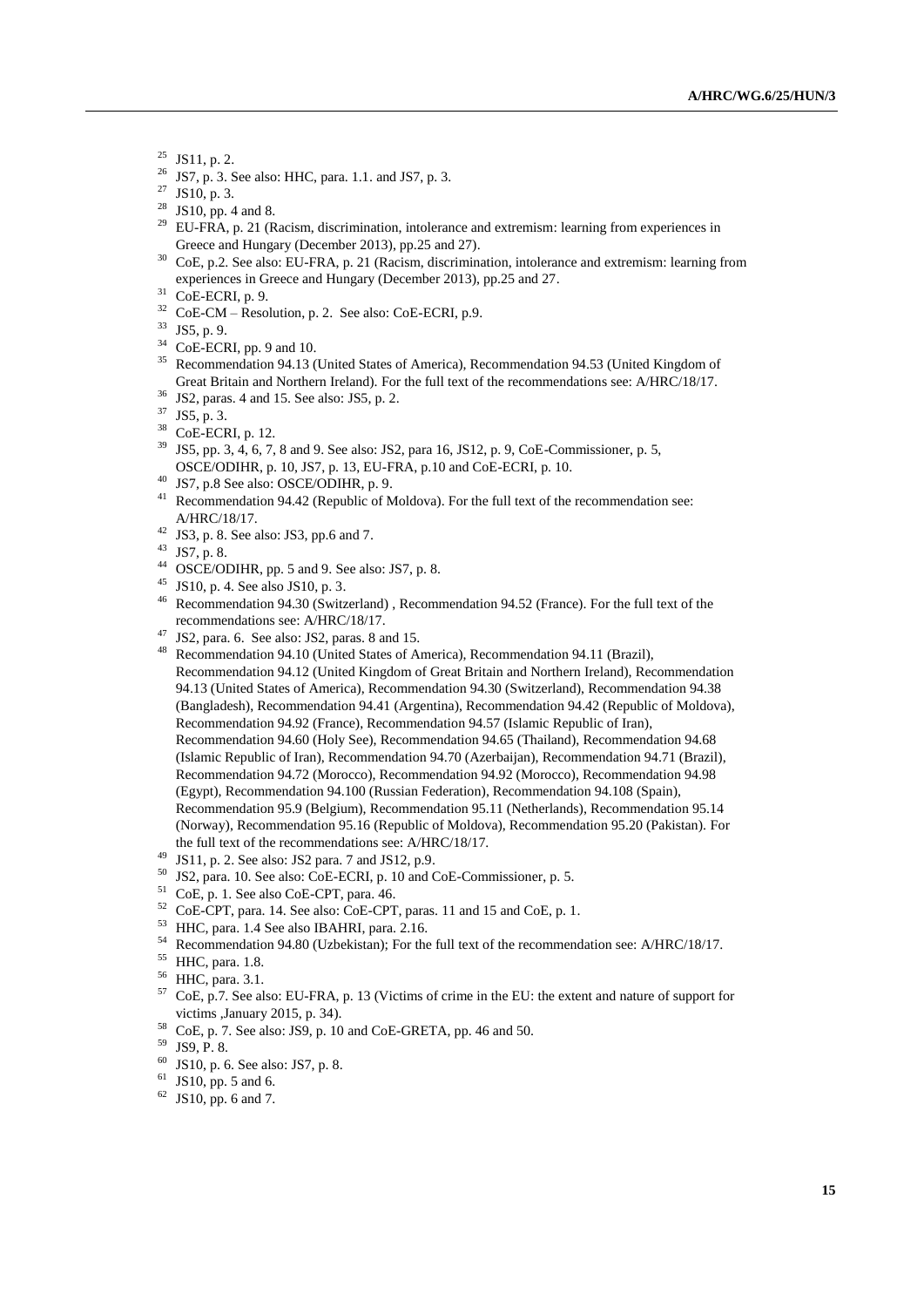- $^{63}$  JS4, pp. 2 and 3.
- FLD, para. 2. See also: OSCE/ODIDHR, pp. 2 and 3and IBAHRI, para. 2.19.
- JS4, p.4. See also: FDL, para. 2 and IBAHRI, paras. 2.13 and 2.14.
- JS4, p. 4.
- IBAHRI, para. 2.14.
- IBAHRI, para. 2.7. See also, IBAHRI, paras. 2.5, 2.6 and 2.10.
- IBAHRI, paras. 2.8, 2.9 and 2.10. See also EU-FRA, p.10, and JS4, p. 5.
- IBAHRI, para. 2.10 . See also: CoE-GRECO, p.3 and JS4, p. 6.
- CoE, p.8.
- JS4, P. 6.
- CoE-GRECO, p. 3.
- JS4, p. 7.
- Recommendation 94.63 (Islamic Republic of Iran), Recommendation 94.64 (Denmark),
- Recommendation 94.65 (Thailand). For the full text of the recommendations see: A/HRC/18/17.
- HHC, para. 1.2. See also: JS7, p. 4 and CoE, p. 1.
- JS7, p. 4. See also: CoE-CPT, paras. 23 and 24.
- Recommendation 94.77 (Thailand), Recommendation 94.87 (Islamic Republic of Iran). For the full text of the recommendations see: A/HRC/18/17.
- HHC, para. 1.6.
- JS7, p. 10.
- JS9, p. 16.
- JS8, p. 3.
- JS8, p. 6. See also: JS8, p. 5.
- JS7, p. 12. See also: JS8, p. 4.
- JS8, pp 6-8.
- JS10, p. 7.
- JS3, p. 2. See also: JS7, p.11.
- <sup>88</sup> JS11, p. 1. See also: JS12, pp. 6 and 10. See also: CIVICUS, para. 3.8.
- $\frac{89}{90}$  FLD, para. 13.
- CoE-Commissioner, p. 4. See also. JS11, p. 3, JS2, p. 3, and CIVICUS, paras. 3.2 and 3.3.
- CoE-Commissioner, p. 4.
- <sup>92</sup> JS12, p.10. See also: CoE-Commissioner, p. 4 and FLD, para. 13.
- JS12, p. 4. See also: ADFI, paras. 19 and 20.
- ADFI, para.24. See also: ADFI, paras. 25 and 29 and JS11, p. 3.
- JS12, p. 8.
- <sup>96</sup> Recommendation 94.9 (Netherlands). For the full text of the recommendation see A/HRC/18/17.
- JS12, p. 6. See also: CoE-Commissioner, p. 4.
- CIVICUS, p. 12.
- JS12, p. 8.
- CoE Commissioner, p. 4. See also: JS12, p.10.
- <sup>101</sup> CIVICUS, para.3.7. See also: JS4, p. 7.
- JS4, p. 8.
- <sup>103</sup> JS7, p. 12. See also: EU-FRA, p. 8 (Fundamental rights: challenges and achievements in 2013 -Annual Report 2013, June 2014, p. 84).
- JS4, p. 8.
- <sup>105</sup> Recommendation 94.33 (Poland) and Recommendation 94.37 (Austria). For the full text of the recommendations see: A/HRC/18/17.
- Recommendation 94.89 (Austria) and 94.90 (United States of America). For the full text of the recommendations see: A/HRC/18/17.
- <sup>107</sup> Recommendation 94.33 (Poland), Recommendation 94.37 (Austria), Recommendation 94.73 (Belarus), Recommendation 94.86 (Indonesia). For the full text of the recommendations see: A/HRC/18/17.
- FLD, para. 29.
- FLD, paras. 3 and 18.
- JS11, p. 1.
- JS11, p. 1. See also: JS4, p. 9.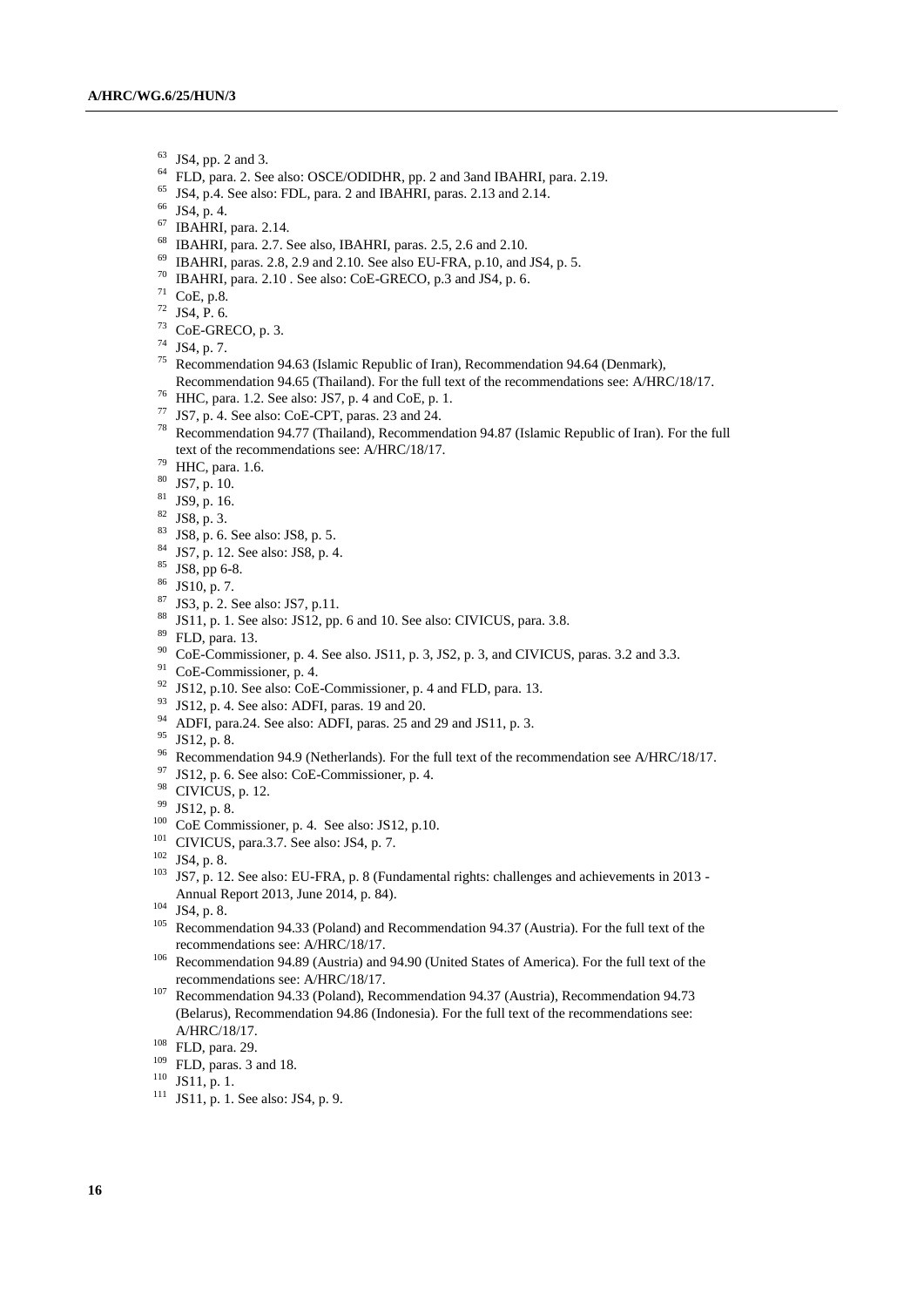- FLD, paras. 3, 4 and 16.
- EU-FRA, p. 13 (Victims of crime in the EU: the extent and nature of support for victims, January 2015, p. 66). See also: IBAHRI, para. 2.22.
- JS4, p. 10, See also: IBAHRI, para. 2.22.
- JS11, p. 2. See also: FLD, para. 29.
- <sup>116</sup> Recommendation 94.33 (Poland), Recommendation 94.37 (Austria). For the full text of the recommendations see: A/HRC/18/17.
- JS2, p. 1.
- OSCE/ODIDHR, pp. 2 and 3. See also: IBAHRI para. 2.19.
- JS11, p. 2.
- IBAHARI, para. 2.22. See also: CIVICUS, p. 10.
- ADFI, para. 29. See also: ADFI, paras. 9, 10, 11, 14 and 18.
- CoE-Commissioner, p. 5.
- J6, p. 12. See also: JS6, p. 4.
- JS9, p. 11.
- JS9, p. 12.
- JS7, p. 3.
- JS7, p. 3. See also: JS7, P. 11.
- JS7, p. 11.
- <sup>129</sup> Recommendation 95.22 (Bangladesh). For the full text of the recommendation see: A/HRC/18/17.
- JS3, pp. 2 and 3.
- <sup>131</sup> JS3, p. 2.
- JS7, p. 11.
- <sup>133</sup> JS3, p. 10.
- <sup>134</sup> CoE, p. 11. See also See also, European Committee of Social Rights, Conclusions 2013 (Hungary).
- JS3, p. 8.
- JS10, p. 8. See also: JS7, p. 11.
- JS2, paras. 32-37.
- <sup>138</sup> Recommendation 94.96 (Finland). For the full text of the recommendation see: A/HRC/18/17.
- JS3, p. 4.
- <sup>140</sup> CoE-CM Resolution, p. 1.
- JS3, p. 3.
- JS3, p. 3. See also: JS3, pp. 4 and 5.
- JS9, P. 3. See also: JS2, para. 31.
- <sup>144</sup> JS9, pp. 4 and 5.
- <sup>145</sup> JS7, p.9. See also: CoE-CM Resolution, p. 2. See also: JS6, pp. 10 and 13.
- JS6, p. 6. See also: CFR, para. 22.
- CoE-CM Resolution, p. 2. See also: CoE-ECRI, p. 10, CoE-Commissioner, p. 5.
- CoE-ECRI, p. 10.
- JS6, pp. 9 and 13. See also: JS7, p. 9, OSCE/ODIHR, p. 6 and Department for the execution of judgment of the European Court of Human Rights (ECHR), case Discrimination against Roma children – Horvath and Kiss v. Hungary, Application No. 11146/11, Judgment final on 29/04/2013, General measures, p. 2.
- <sup>150</sup> Recommendation 94.96 (Finland) and Recommendation 94.97 (Uruguay). For the full text of the recommendations see: A/HRC/18/17.
- JS3, p. 3.
- JS7, p. 7. See also: MDAC, p.2, JS9, p.13 and CFR, para. 13.
- MDAC, p. 2. See also: JS7, p. 6 and JS9, p. 12.
- JS7, p. 6. See also: CoE-Commissioner, p. 5.
- <sup>155</sup> JS7, p. 5. See also: JS7, p. 7.
- JS7, p. 13.
- <sup>157</sup> CoE-Commissioner, p. 5.
- CoE-CM Resolution, p. 2.
- <sup>159</sup> HHC, para. 1.7, See also: JS6, pp. 8 and 12, CoE-CM Resolution, p. 2 and JS6, p.12.
- JS6, p. 5.
- <sup>161</sup> CoE-ECRI, p. 10. See also: OSCE/ODIHR, p. 5.